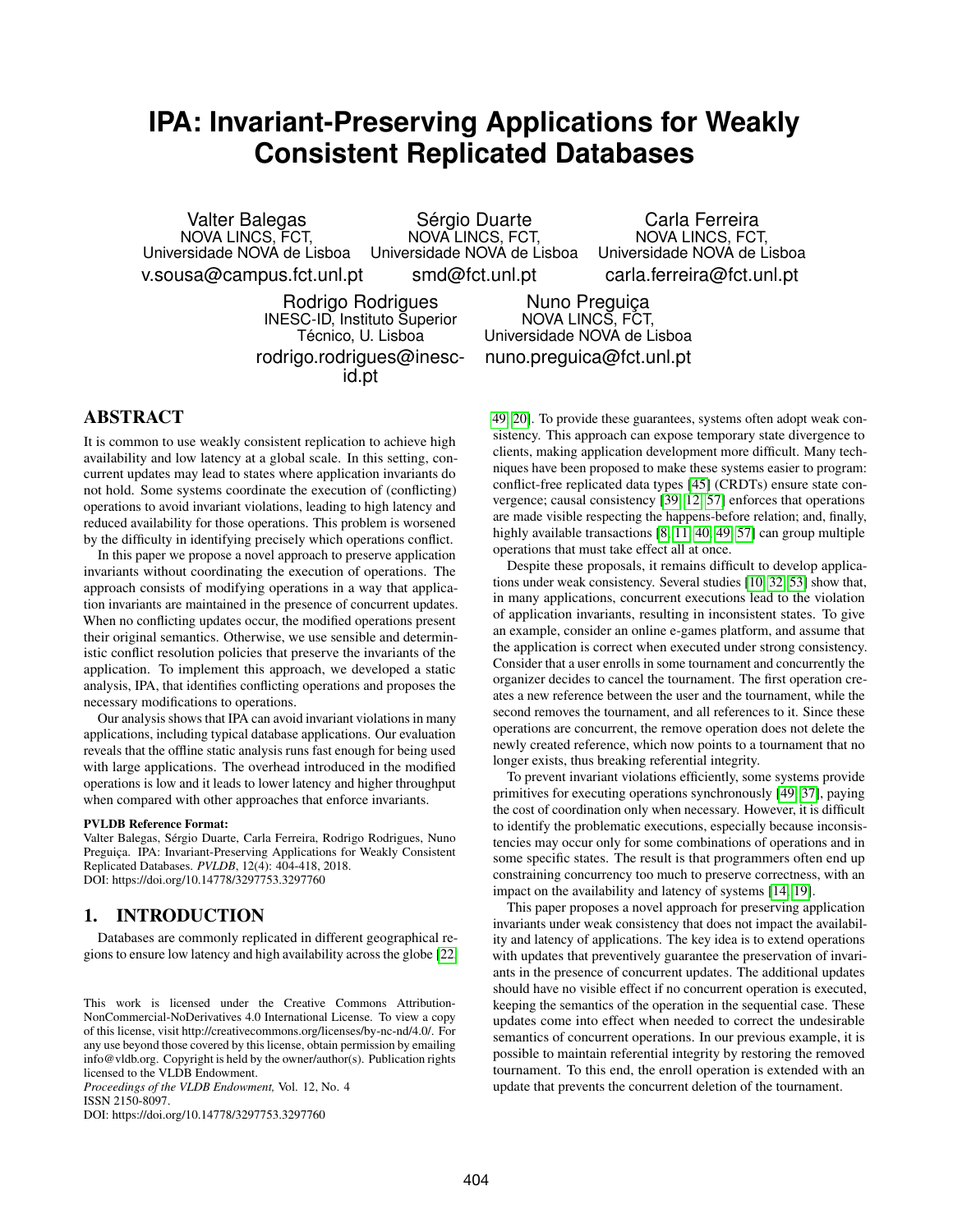To help programmers adopt our approach, we propose a methodology for modifying applications. The key element of the methodology is our invariant-preservation analysis (IPA) and static analysis tool that relies on information about the application, including invariants and operations, to identify which operations might lead to invariant violations and to suggest modifications to the operations to prevent those violations from occurring. Previous work employed static analysis to optimize the use of coordination in applications running under weak consistency [\[36,](#page-13-7) [14,](#page-12-6) [44\]](#page-13-8). In contrast, instead of resorting to coordination for avoiding the concurrent execution of conflicting operations, we allow operations to execute concurrently and leverage conflict resolution policies to ensure a result that is deterministic (given the operations that execute concurrently) and preserves invariants. To our knowledge, our work is the first to adopt such an approach to enforce invariants that span multiple database objects (that can be stored on different machines).

Our evaluation is threefold. First, we analyzed a number of applications/benchmarks that are representative of common OLTP applications, concluding that our approach can identify the most common relational database invariant violations, and that the suggested modifications lead to sensible and deterministic semantics in the concurrent case. Furthermore, the semantics of the modified operations is equivalent to the original operations when no conflicting operation executes concurrently. Second, we analyze the scalability of the static analysis process, showing that it is fast enough to be used with large applications. Third, the results of our experiments show that the performance of the modified applications has only a small overhead compared to the unmodified versions and is faster than a state-of-the-art solution that maintains invariants using coordination to prevent invariant violations.

In this paper we make the following contributions: (i) a novel approach to preserve invariants under weak consistency without resorting to coordination, which combines the extension of operations with new updates and the use of appropriate conflict resolution policies; (ii) an algorithm that takes information about operations and application invariants and proposes modifications to operations and conflict resolution policies to preserve invariants while keeping the original semantics of the operations in the absence of conflicts; (iii) the design of new CRDTs that support the conflict resolution policies necessary for adopting our approach; (iv) an implementation and evaluation of the proposed approach.

The paper discusses the difficulties in designing applications on top of weak consistency ([§2\)](#page-1-0); presents an overview of the IPA approach ([§3\)](#page-2-0); presents the system model and defines the key principles for IPA ([§4\)](#page-2-1); details the IPA analysis ([§5\)](#page-3-0); discusses implementation details ([§6\)](#page-7-0); evaluates the approach and prototype ([§7\)](#page-8-0); discusses related work ([§8\)](#page-10-0); and presents some final remarks ([§9\)](#page-11-0).

### <span id="page-1-0"></span>2. BACKGROUND

In this section we discuss the problem of application correctness when executing applications under weak consistency.

### 2.1 Eventual consistency and CRDTs

Storage systems that adopt weak consistency models, such as eventual consistency [\[50,](#page-13-9) [52,](#page-13-10) [22,](#page-12-0) [34\]](#page-13-11) or causal+ consistency [\[39,](#page-13-2) [40,](#page-13-3) [57\]](#page-14-0), need to include a mechanism to merge concurrent updates, guaranteeing that all replicas converge to the same state after applying the same set of updates. In *last-writer-wins*, the latest update, according to some total order defined among updates, prevails. This strategy may lead to lost updates, as the effects of an update may be overwritten by a concurrent update. To address this problem, some systems, such as Cassandra, support type-specific merge for some data types – e.g., for counters, the final value reflects all updates.

<span id="page-1-1"></span>

| S.          |             |                  | rem tourn(t) $\cdot$ tournament(t) = F                                                                                                                                                                                            | Эz         |            |
|-------------|-------------|------------------|-----------------------------------------------------------------------------------------------------------------------------------------------------------------------------------------------------------------------------------|------------|------------|
| Itournament |             | R۱               |                                                                                                                                                                                                                                   | tournament |            |
| player      | ${p_1,p_2}$ |                  | antara mangangan kalendar di kacamatan di kacamatan di kacamatan di kacamatan di kacamatan di kacamatan di kaca<br>Kacamatan di kacamatan di kacamatan di kacamatan di kacamatan di kacamatan di kacamatan di kacamatan di kacama | player     | $p_1, p_2$ |
| lenrolled   |             | $\mathbf{R}_{2}$ |                                                                                                                                                                                                                                   | lenrolled  | $p_1(t)$   |
|             |             | enroll $(p_1,t)$ | enrolled $(p_1,t) = T$ !                                                                                                                                                                                                          |            |            |

Figure 1: Concurrent execution of  $enroll(p, t)$  and  $rem\_tourn(t)$ leads to an invariant violation.

Conflict-free replicated data types (CRDTs) [\[45,](#page-13-1) [46\]](#page-13-12) are a principled approach for defining replicated objects. A CRDT is an abstract data type designed to be replicated. Any replica of a CRDT can be modified without coordination and any two replicas that receive the same set of updates converge to the same state, deterministically.

A CRDT implements type-specific *concurrency semantics*, namely defining how to merge concurrent updates. For example, a *set* exports two operations for adding and removing an element:  $add(e)$ and  $remove(e)$ . As these operations do not commute when referring to the same element, the concurrency semantics must arbitrate the state of the object when an  $add(e)$  and a  $remove(e)$  execute concurrently. Several *concurrency semantics* are possible. In the *Add-wins* semantics, an add wins (takes priority) over a concurrent remove, leading to a state where e belongs to the set after applying both updates. In the *Rem-wins* semantics, the remove wins over a concurrent add, leading to a state where e does not belong to the set.

CRDTs were first used in research systems, such as Walter [\[49\]](#page-13-0) and SwiftCloud [\[57\]](#page-14-0). More recently, they were adopted in production systems, such as Redis [\[18\]](#page-12-8), Akka [\[4\]](#page-12-9) and Riak [\[17\]](#page-12-10).

# 2.2 Convergence is not enough

State convergence is not sufficient to guarantee application correctness, as the final state might be invalid. This can occur when the rules for maintaining convergence are defined per data-type, not considering the relations among the multiple objects of the state.

We illustrate this problem with the application that stores information for an e-games platform introduced before. In this application, the database stores information about players, tournaments and which players are *enrolled* in which tournaments. Players can enroll or disenroll from tournaments, and a tournament can be removed by the administrator if there are no players enrolled. There is an implicit referential integrity invariant that states that a player may only enroll in an existing tournament.

Now consider the concurrent execution of two operations to remove a tournament and enroll a player in that tournament, as shown in Figure [1.](#page-1-1) In state  $S_i$ , the remove verifies that there is no entry in the enrolled table referring to tournament  $t$  and removes it. In the same state, the enroll operation creates a new reference between player  $p_1$  and t. Since the effects of each operation are generated in different replicas, the remove operation does not see  $p_1$  enrolled in t, whereas enroll still sees  $t$ . When the state of both replicas converges  $(S_f)$ , the state will have player  $p_1$  enrolled in tournament t, which no longer exists, thus breaking referential integrity.

We note that this problem still occurs in weakly consistent systems that provide additional guarantees, such as causal+ consistency and highly available transactions. Causal+ consistency [\[39,](#page-13-2) [40,](#page-13-3) [6\]](#page-12-11) guarantees that the effects of an operation are only visible after the effects of all operations that happened-before [\[35\]](#page-13-13) it. However, this does not impact the execution of concurrent operations.

Some systems [\[8,](#page-12-3) [11,](#page-12-4) [57,](#page-14-0) [40\]](#page-13-3) provide highly available transactions, in which a set of updates is applied atomically in a replica: concurrent transactions either see the effects of all updates or none. This type of transactions differs from ACID transactions by allowing concurrent updates to the same object, and the final value of the object is defined by the conflict resolution policy of the object.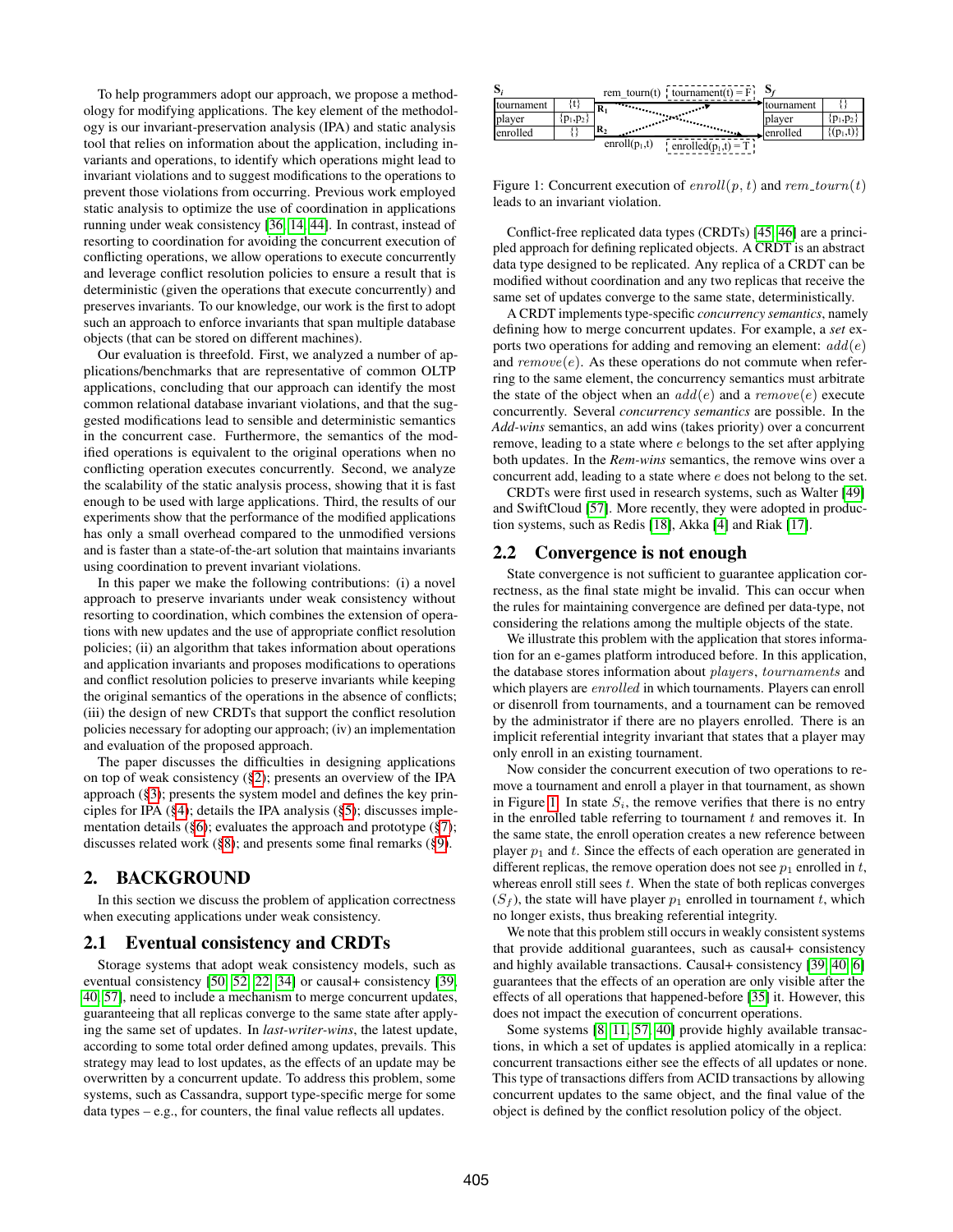# <span id="page-2-0"></span>3. OVERVIEW

In this section we explain our proposal to modify applications to ensure invariant preservation without coordination.

The invariant violation of Figure [1](#page-1-1) can be repaired, after it is detected, by either: (i) removing the new player enrollment from the enrolled table; or (ii) restoring the tournament to its previous state. In this type of approach, known as compensations [\[50,](#page-13-9) [27\]](#page-12-12), when the system detects that the database is inconsistent, it applies some compensation effects to restore the database integrity.

Our insight is that in many situations the effects to restore the database integrity can be applied preventively alongside the original operations, repairing the invariant violation automatically in a conflicting execution. Going back to our previous example, restoring a tournament to its previous state can be achieved by executing a touch operation in the tournament when executing the enroll, and adopting a conflict resolution policy where the touch wins over a concurrent delete. The touch operation has no observable effect, only updating the metadata to guarantee that the concurrent execution is detected and solved according to the defined conflict resolution policy. This approach has several interesting properties. First, it does not require any form of coordination during the execution of operations, or any mechanism for detecting invariant violations at runtime (which can be expensive, particularly when the invariant relates data stored in different servers). Second, the additional operations have no observable effect if no conflicting concurrent operations are executed.

This approach requires combining appropriate conflict resolution policies with a careful selection of which updates to add to each operation. The goal is to guarantee that the extra updates have no observable effect unless a conflicting operation is executed, and that, in such cases, the additional updates guarantee that the invariant is preserved. Additionally, it is necessary to guarantee that the extra updates do not lead to the violation of any other invariant and that modified operations do not interfere among themselves.

To help in this process, we devised algorithms that use static analysis to detect executions that might violate an application invariant, and search for modifications that prevent those violations. Typically, there will be several alternative modifications for preserving invariants – the programmer must select the most appropriate for her application. In most cases, the additional updates have no observable effect and can be applied preventively with the operations.

For some cases, the additional updates might have an observable effect on the database state. To address these cases, we also support a compensation mechanism that applies these updates if a conflict violation is detected. For instance, it is not possible to prevent flight overbooking, but it is possible to compensate the event by reimbursing users or finding alternative flights. Unlike other solutions, our approach does not require coordination to execute compensations, which can execute at any replica. However, the detection of invariant violation is limited to conditions over the state of a single object.

Example: We now detail how our approach works, using the example of Figure [1.](#page-1-1) Consider that the database tables, *player* and *tournament*, and relationship, *enrolled*, are stored in separate sets.

As mentioned before, for preventing the invariant violation by recreating the deleted tournament, it suffices to extend the effects of the enroll operation to *touch* tournament t. By adopting the *Add-wins* policy for the tournament, with the touch tournament winning over a concurrent remove tournament, this guarantees that tournament  $t$ survives the concurrent execution of a remove t operation.

For preventing the invariant violation by deleting enrollments in removed tournaments, it suffices to extend the effects of the remove tournament t to preventively *remove* any concurrently enrolled pair associated with t. This does not produce any observable effect because there should be no element enrolled in t after the execution of the remove operation. Adopting a *Rem-wins* policy for the *enrolled* set guarantees that a concurrent *enroll* will have no effect.

We can view the modifications to the operations as a way of giving priority to one conflicting operation over the other, the same way that a *Add-wins* (resp. *Rem-wins*) set CRDT gives priority to an add over a remove (resp. a remove over an add). The additional updates guarantee that the preconditions for executing the operation that is given priority remain valid despite the execution of any concurrent operation. For example, recreating the tournament is to give priority to the enroll over the remove tournament. The enroll precondition that would be violated is that the tournament exists. Touching the tournament and selecting the *Add-wins* policy guarantees that the precondition remains valid despite concurrent remove tournaments.

### <span id="page-2-1"></span>4. IPA APPROACH

This section introduces the main principles underlying IPA.

### 4.1 System model

We consider a database composed of a set of objects fully replicated in multiple data centers. Operations over those objects can execute a sequence of reads and updates enclosed in a transaction. As the transaction executes in an initial replica, the effects of updates are recorded and queued for replication upon transaction commit. Propagation of updates can be asynchronous and must respect causal order. Hereafter, we use the term operation to refer updates produced by the execution of the transaction code in the initial replica.

We denote by  $o(S)$  the state after applying the updates of operation  $o$  to state S. A database snapshot,  $S_n$ , is the state of the database after executing a sequence of operations  $o_1, \ldots, o_n$  in the initial database state,  $S_{init}$ , i.e.,  $S_n = o_n(...(o_1(S_{init})))$ . The set of operations reflected in snapshot  $S$  is denoted by  $Ops(S)$ , e.g.,  $Ops(S_n) = \{o_1, \ldots, o_n\}$ . The state of a replica results from applying both local and remote operations, in the order received.

We say that an operation  $o_a$  happened-before [\[35\]](#page-13-13) operation  $o_b$ , executed initially in database snapshot  $S_b$ ,  $o_a \prec o_b$ , iff  $o_a \in Ops(S_b)$ . Operations  $o_a$  and  $o_b$  are concurrent,  $o_a || o_b$  iff  $o_a \nless o_b \wedge o_b \nless o_a$ .

For an execution of a given set of operations  $O$ , the happensbefore relation defines a partial order among operations,  $\mathcal{O} = (O, \prec)$ . We say  $\mathcal{O}' = (O, <)$  is a valid serialization of  $\mathcal{O} = (O, \prec)$  if  $\mathcal{O}'$ is a linear extension of  $\mathcal{O}$ , i.e.,  $\lt$  is a total order compatible with  $\lt$ .

Operations can execute concurrently, with each replica executing operations according to a different valid serialization. To guarantee state convergence, we assume the system gives the programmer the choice of various deterministic conflict resolution policies on a perobject basis, i.e., the result of applying updates that were executed concurrently is deterministic independently of the execution order. In our prototype, we rely on CRDTs [\[45,](#page-13-1) [49\]](#page-13-0) to achieve this goal.

We consider that application correctness can be expressed in terms of invariants [\[9,](#page-12-13) [14,](#page-12-6) [29\]](#page-13-14). An invariant is a logical condition expressed over the database state. A given state  $S$  preserves an invariant I iff  $I(S) = true$ , where  $I(S)$  is a function that checks the validity of the invariant in state  $S$ . A state  $S_i$  is *I-valid* (or simply valid) iff  $I(S_i) = true$ ; otherwise the state is *I-invalid* (or simply invalid). We require the initial state,  $S_{init}$ , to be valid.

We say that  $\mathcal{O}' = (O, \leq)$  is an I-valid serialization of  $\mathcal{O} = (O, \leq)$ if  $O'$  is a valid serialization of  $O$ , and I holds in every state that results from executing any possible prefix of  $\mathcal{O}'$ . If  $I$  is the conjunction of all application invariants, then we say that an application is correct if, in any possible execution of that application, every replica evolves through a sequence of I-valid states. We say that an operation  $o_1$  conflicts with  $o_2$  if the execution of  $o_1$  makes the preconditions of  $o_2$  false in some database state.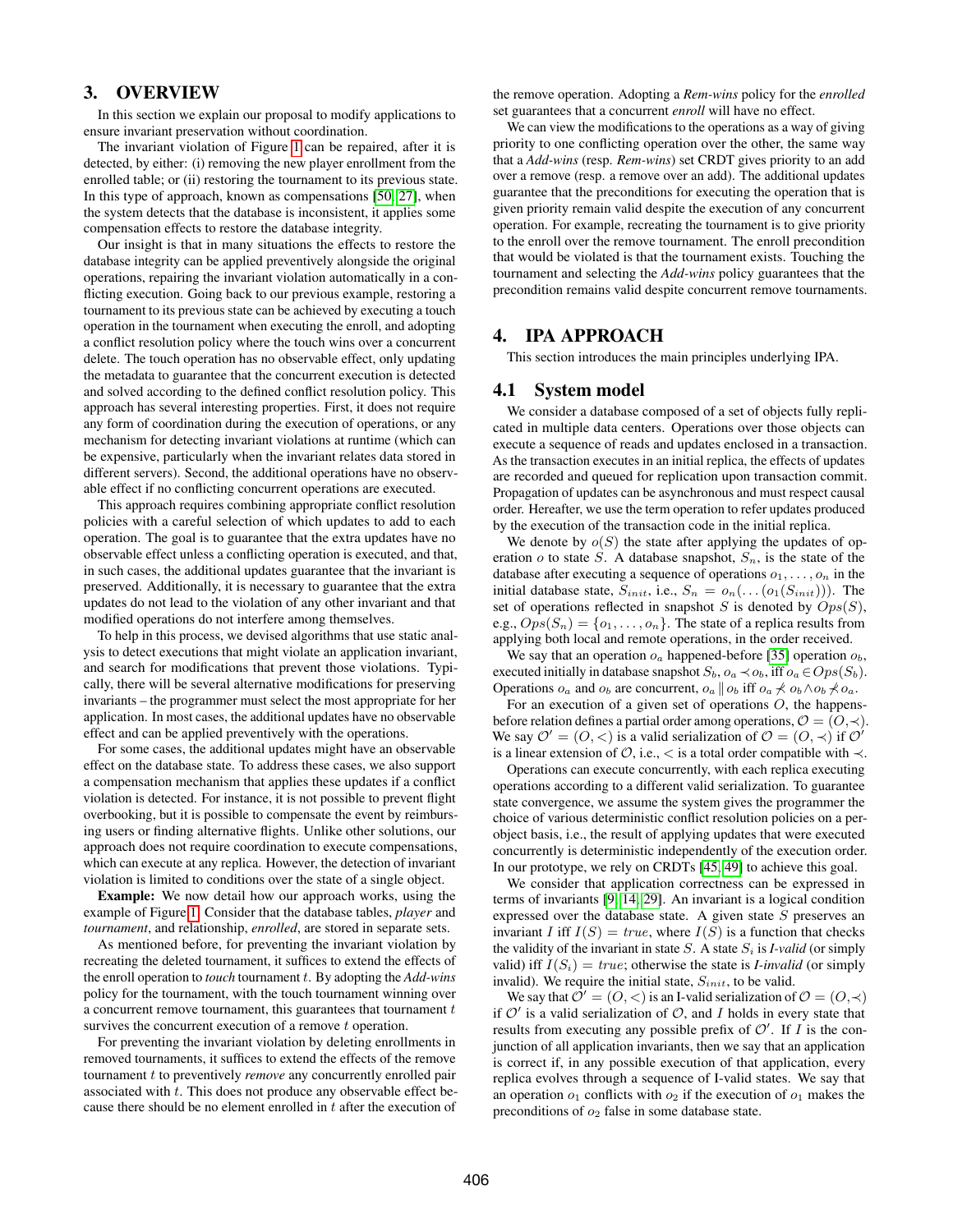# 4.2 Principles for IPA

We now present the key principles for guaranteeing the correct execution of an application under weak consistency. We follow the notions introduced by Bailis et al. [\[9\]](#page-12-13), adapting them to our model.

DEFINITION 1. *Given a set of commutative operations* O *and the happens-before relation,* ≺*, we say* O *is* I-Confluent *[\[9\]](#page-12-13) iff any state* S*, obtained by executing a prefix of any valid serialization of* (O, ≺)*, starting from an* I-valid *state, is* I-valid*.*

This means that for a set of *I-Confluent* operations, despite executing operations in a different serialization order, every replica will evolve only through *I-valid* states. Along with the commutativity of the operations, this guarantees the correctness of application execution both in terms of convergence and invariant-preservation.

To preserve invariants, an operation should only produce side effects in states that satisfy the operation preconditions. For example, for adding a player to a tournament, the player and tournament must exist. When an operation executes in the initial replica, the code of the operation verifies that the local state satisfies the preconditions.

The challenge arises when operation side-effects propagate asynchronously to remote replicas. At the remote replica, concurrent operations may have already executed, leading to a state where the operation preconditions do not hold anymore. Applying the sideeffects as-is may result in an invariant violation – e.g., applying the effects of adding a player to a tournament in a state where the tournament has been removed leads to an invariant violation.

DEFINITION 2. *Given a set of operations* O *and the happensbefore order,*  $\prec$ *, we say that* S *is an admissible state for*  $o \in O$ *iff there is a valid serialization of* (O, ≺) *in which* S *results from applying all operations that precede* o *to the initial state.*

With this definition in place, we can state a sufficient condition for having *I-Confluent* operations, thus enabling the system to execute operations in remote replicas without violating the invariants.

THEOREM 1. *Given a set of commutative operations* O *and the happens-before order among them,* ≺*, if for any operation* o *and admissible state* S *of* o*,* o(S) *is also an* I-valid *state, then* O *is an* I-Confluent *set.*

The key insight of IPA is that, in many cases, it is possible to guarantee both commutativity and the sufficient property of Theorem 1 by leveraging CRDTs and extending operations with updates that restore the operation preconditions. In the example of the previous section, an operation to enroll a player in a tournament can execute safely if it restores the player and tournament. This can be achieved by touching both the player and tournament and using an *Add-wins* conflict resolution policy for players and tournaments, thus protecting the enroll operation against concurrent removal of the player or tournament. The deterministic nature of *Add-wins* and *Rem-wins*, with conflicts solved based only on the type of concurrent operations, is key for achieving the intended result.

We note that it is only necessary to restore the preconditions in admissible states, as the serialization of operations must be consistent with the happens-before relation. In practice, it is necessary to execute operations in causal order and revert the effects of concurrent updates that may affect the preconditions of the operation. The additional updates in an operation should be executed atomically with the updates of the operation to guarantee that no inconsistency is observed. In our prototype, we achieve this by relying on highly available transactions [\[8,](#page-12-3) [57\]](#page-14-0). In the next sections we show how to put these principles into practice.

<span id="page-3-1"></span>// Application invariants

<span id="page-3-2"></span><sup>2</sup> @Inv("forall(Player:p, Tournament:t) :− enrolled(p, t)  $==$  player(p) and tournament(t)")  $\mathcal{Q}$ Inv("forall(Player:p,q, Tournament:t) :− inMatch(p, q, t) ==> enrolled(p,t) and enrolled(q,t) and ( active (t) or finished (t))")

<span id="page-3-5"></span><sup>4</sup> @Inv("forall(Tournament:t) :− #enrolled(\*, t) <= Capacity")

 $@Inv("for all(Tournament:t) :- active(t) or finished(t) == > tournament(t))"$ 

<sup>6</sup> @Inv("forall(Tournament:t) :− not( active (t) and finished (t))")

public interface TournamentApp { // Operations effects and signatures

9 @True("player(p)")

10 *RESULT* add player(*Player* p);

7

11

14

17

 $20$ 

24

28

31

35

12 **@False("player(p)")** 13 *RESULT* rem player(*Player* p);

15 @True("tournament(t)") 16 *RESULT* add tourn(*Tournament* t);

18 @False("tournament(t)") 19 *RESULT* rem tourn(*Tournament* t);

<span id="page-3-4"></span><span id="page-3-3"></span>21 @True("enrolled(p, t)") 22  $@Inc("Henrolled(*, t))"$ <br>
23 *RESULT* enroll(*Player* n 23 *RESULT* enroll(*Player* p, *Tournament* t ) ;

25 @False("enrolled(p, t)") 26  $@Dec("#enrolled(*, t))$ 27 *RESULT* disenroll(*Player* p, *Tournament* t ) ;

29  $\mathcal{Q}$ True("active(t)") 30 *RESULT* begin tourn(*Tournament* t);

32 **@True("finished(t)")** 

33 @False("active(t)")  $\overline{RESULT}$  finish\_tourn (*Tournament* t);

36 @True("inMatch(p, q, t)")

37 *RESULT* do match(*Player* p, *Player* q, *Tournament* t ) ;

38 }

Figure 2: *Tournament* application specification.

### <span id="page-3-0"></span>5. IPA DESIGN

We now present our methodology for developing *I-Confluent* applications, comprising the following three steps.

Step 1: Specification: The first step consists of building a specification of the application by identifying application invariants and operation effects. We use the same specification language used in Indigo [\[14\]](#page-12-6), requiring programmers to specify the invariants and the effects of each operation using first-order logic.

Step 2: IPA analysis: The IPA analysis, performed by our tool, is an iterative process where, in each iteration: (i) the tool identifies a pair of conflicting operations, i.e., operations that might break some invariant when executed concurrently, and proposes modifications that guarantee that invariants are preserved; (ii) the programmer chooses which conflict resolution he or she prefers. This process executes multiple times until no more conflicts exist.

Step 3: Code modification: The analysis returns a new specification of the application, which contains the selected modifications, comprising both the use of appropriate conflict resolution policies for each object and the modification to operations to avoid invariant violations. When the modifications produce no observable effect, they are appended to the corresponding operations. Otherwise, they must execute as compensations when a conflict occurs.

Fully patched applications can then execute in any replicated system that provides causal consistency, highly available transactions and the necessary type-specific conflict resolution policies. A number of systems support these features [\[49,](#page-13-0) [57,](#page-14-0) [5\]](#page-12-14).

### 5.1 Specification

The specification of an application conveys information about invariants and operation effects. This is done using first-order logic, which is sufficiently expressive to cover most common relational databases constraints and operation effects [\[14,](#page-12-6) [29,](#page-13-14) [10\]](#page-12-5).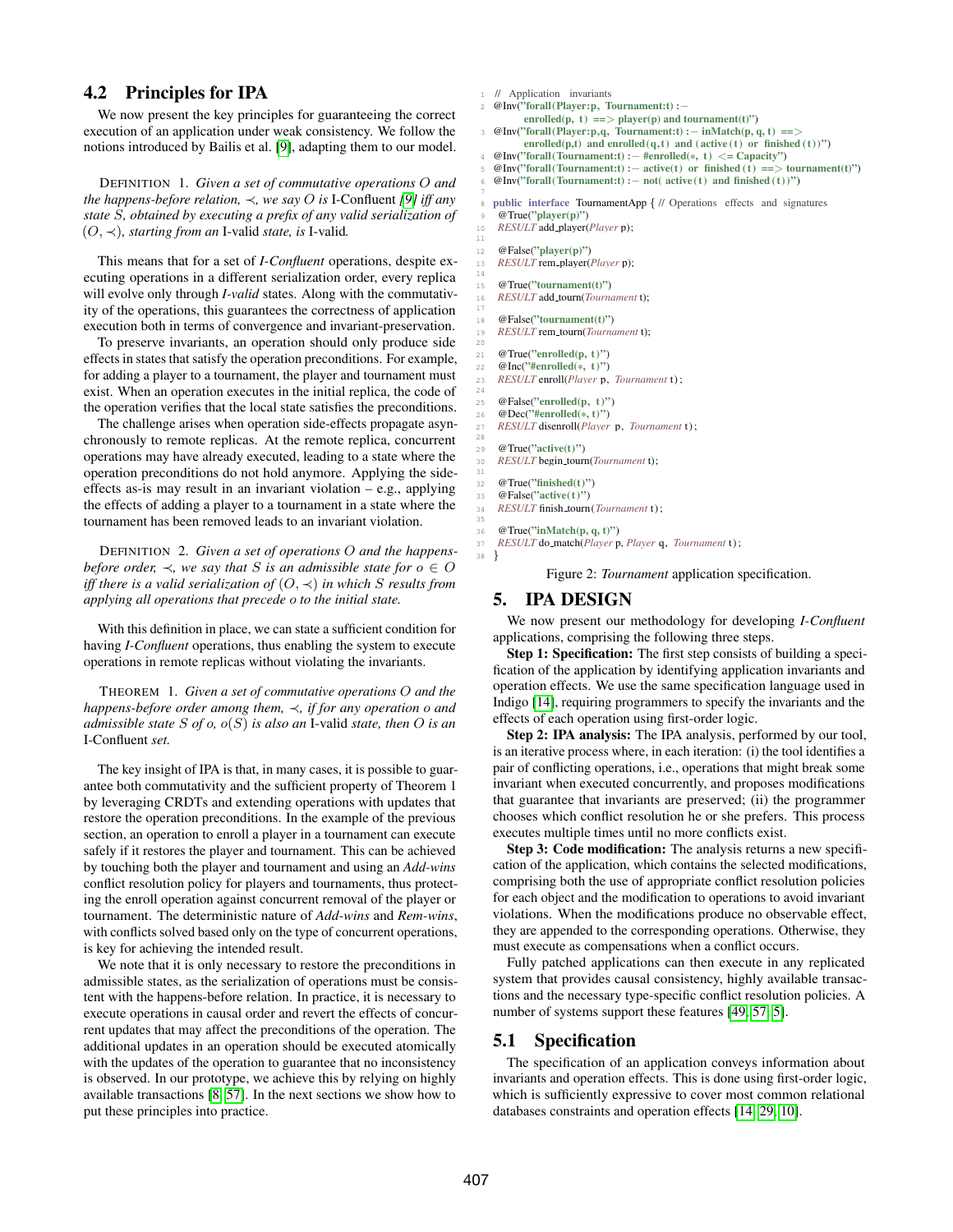In Figure [2,](#page-3-1) we present the specification of the tournament application. Predicates are used to represent the database state. Invariants are represented by quantified boolean statements, and operation effects are modeled with predicate assignments. For example, the logical implication in line [2](#page-3-2) specifies an invariant that says that a player  $p$  may only be enrolled in a tournament  $t$  if player  $p$  and tournament  $t$  exist in the database. Predicate assignments can either set the value of a boolean predicate to true or false, or apply an arithmetic operator to the predicate, in the case of numerical predicates. As an example, the effects of operation  $envoll(p, t)$  set the predicate  $enrolled(p, t)$  to true (line [21\)](#page-3-3) and increment the number of elements in the enrolled set for tournament  $t$  (line [22\)](#page-3-4).

# <span id="page-4-2"></span>5.2 IPA analysis

The IPA analysis is an iterative process to modify the operations of an application in order to guarantee that application invariants are preserved when operations execute concurrently.

Algorithm [1](#page-4-0) presents the algorithm for executing the IPA analysis. The analysis builds on two main components: (i) *conflict detection*, for identifying pairs of operations that may cause an invariant violation; and (ii) *conflict repair*, for finding a modification to a pair of conflicting operations that makes them invariant-preserving.

<span id="page-4-1"></span>The main function (line [1\)](#page-4-0) has three parameters: (1) the invariant, I, which is a single expression that connects all invariants with a conjunction operator; (2) the set of operations,  $Ops$ , with all operations defined in the application; and (3) the initial conflict-resolution policies for the predicates, CR, as defined by the programmer. The function consists of a loop that finds pairs of conflicting operations and a repair for each conflict. The repair consists of an extended version of the operations, which replaces the original ones, and appropriate conflict resolution policies for predicates. The loop continues until no more conflicting operations exist.

Next, we detail the main components of the analysis. For simplicity, our presentation omits some details. First, it ignores the situation when no repair can be found, which is discussed in Section [5.5.](#page-7-1) Second, the algorithm only handles boolean predicates. We discuss numerical invariants and compensations in Section [5.3.](#page-6-0)

### *5.2.1 Conflict detection*

The conflict detection algorithm finds a pair of operations that, when executed concurrently, may break the application invariants. To this end, it considers all pairs of operations in the specification (checking conflicts pairwise is sound, as shown independently by Gotsman [\[29\]](#page-13-14) and Balegas [\[48\]](#page-13-15)).

For each pair, the algorithm first checks if the operations have opposing effects (line [8\)](#page-4-1), i.e., if one sets a predicate to true while the other sets the same predicate to false, as when  $add\_tourn(t)$ and  $rem\_tourn(t)$  execute concurrently. For each opposing effect, the algorithm uses the rule specified in  $CR$  to set the value of the predicate in the operations (line [9\)](#page-4-1). If no rule exists for the predicate, the programmer is asked which rule should be used (*Add-wins* or *Rem-wins*), and the updated CR rules are returned by the function.

For checking if the concurrent execution of both operations may break an invariant, it is necessary to consider their concurrent execution in all valid states. If any resulting state does not respect I, then the operations conflict. To search for an invalid execution efficiently, we rely on an SMT solver (line [10\)](#page-4-1), which uses several optimizations and heuristics to avoid testing all cases exhaustively.

Figure [3a](#page-5-0) exemplifies the conflict detection procedure for two operations, rem<sub>-tourn</sub> $(t)$  and enroll $(p, t)$ . To select the states to be checked, the SMT solver determines, from the invariants, the weakest precondition for executing both operations. In this case, it is necessary that  $tournament(t)$  and  $player(p)$  are set to true.

#### <span id="page-4-0"></span>Algorithm 1 IPA algorithm and main functions.

```
\triangleright IPA main loop.
```
- 1: **function** IPA( $\dot{I}$ , *Ops*, *CR*)<br>2: **while** existsConflicting
- 2: while existsConflictingPair(I, Ops, CR) do<br>3:  $\omega pPair \leftarrow \text{findConflicingPair}(I, \text{Obs}, \text{CB})$
- 3:  $opPair \leftarrow findConfictingPair(I, Ops, CR)$ <br>4:  $(newPair CR) \leftarrow repairConficts(I, opPair)$ 4:  $(newPair, CR) \leftarrow repairConflicts(I, opPair, CR)$ <br>5:  $Ops.replace(opPair, newPair)$
- 5:  $Ops.\text{replace}(opPair, newPair)$ <br>6: **return**  $(Ons, CR)$
- return  $(Ops, CR)$
- $\triangleright$  Checks if a pair is conflicting. [invoked in line [17\]](#page-4-1)

```
7: function ISCONFLICTING(I, OpPair, CR)
```
- 
- 8: if opposing Effects ( $OpPair$ ) then<br>9:  $OPPair$   $CR$   $\leftarrow$  apply ( $OnF$  $(\textit{OpPair}, \textit{CR}) \leftarrow \text{apply}(\textit{OpPair}, \textit{CR})$
- 10: return (SMTCheckConflicting(I,  $OpPair$ ),  $CR$ )

. IPA algorithm for repairing conflicts. [invoked in line [4\]](#page-4-1)

11: **function** REPAIRCONFLICTS(*I*, *OpPair*, *CR*)<br>12:  $sols \leftarrow \emptyset$ 

- $sols \leftarrow \emptyset$
- 
- 13:  $invPreds \leftarrow \{getPreds(i) | i \in invClass(I, opPair)\}$ <br>14:  $newOpPairsList \leftarrow generate(invPreds, I, OpPair)$
- 14:  $newOpPairsList \leftarrow generate(invPreds, I, OpPair)$ <br>15: **for**  $newOpPair \in newOpPairsList$  **do** for  $newOpPair \in newOpPairsList$  do
	-
- 16: **if** not isPairSubset( $newOpPair$ , sols) **then**<br>17:  $(result.newCR) \leftarrow \text{isConficting}(I, net)$ 17:  $(result, newCR) \leftarrow \text{isConficting}(I, newOpPair, CR)$ <br>18: **if**  $result == FALSE$  then
- 
- 18: if  $result = FALSE$  then<br>19:  $sols \leftarrow sols \cup \{(new)$ 19:  $sols \leftarrow sols \cup \{(newOpPair, newCR)\}$ <br>
20: **return** USERPickResolution(sols)
- return USERPickResolution(sols)
	- $\triangleright$  New operation generation. [invoked in line [14\]](#page-4-1)
- 
- 21: function GENERATE( $invPreds, I, (op1, op2)$ )<br>22:  $seed \leftarrow \{p(true), p(false) \mid p \in invPreds\}$
- 22:  $seed \leftarrow \{p(true), p(false) | p \in \text{invPreds}\}$ <br>
23:  $effectSets \leftarrow \text{powerSetFiltered}(seed)$ 23: effectSets ← powerSetFiltered(seed)<br>24: pairs ←  $\emptyset$
- 
- 24:  $pairs \leftarrow \emptyset$ <br>25: for  $p \in eff$
- 25: **for**  $p \in \text{effectSets}$  **do**<br>26:  $pairs \leftarrow \text{pairs} \cup \{$
- 26: pairs ← pairs ∪ {(newOp(op1, p),op2)}<br>27: pairs ← pairs ∪ {(op1.newOp(op2, p)}
- 27: pairs ← pairs ∪ {(op1,newOp(op2, p)}<br>28: **return** order(pairs) by increasin  $\triangleright$  by increasing no. of predicates.

The SMT solver then checks if, for every state in which the weakest preconditions hold, the concurrent execution of both operations produces a valid state. In our example, executing  $rem\_tourn(t)$  and enroll(p, t) individually at some  $S_{init}$  in which tournament(t) and  $player(p)$  are set to true, generates  $S_1$  and  $S_2$  respectively, which are valid states. However, when we combine the effects of both operations, the resulting state violates the invariant that a player must be enrolled in an existing tournament (line [2,](#page-3-2) Figure [2\)](#page-3-1).

### *5.2.2 Conflict repair*

The conflict repair algorithm (function *repairConflicts*, line [11\)](#page-4-1) takes two conflicting operations and tries to find modifications to the operations and conflict resolution rules that guarantee the invariants are preserved when these operations execute concurrently.

The algorithm starts by creating a pool of predicates to add to the operations to avoid the conflict. To this end, the invariant clauses that might be involved in the conflict are identified, based on the effects of the conflicting operations. The predicates involved in these clauses are the predicates that will be used to try to avoid the conflict (line [13\)](#page-4-1).

The next step is to generate the modified versions of the conflicting operations by using the identified predicates (line [14\)](#page-4-1). The *generate* function (line [21\)](#page-4-1) computes all possible combinations of new effects to add to the operations, by using the powerset of the previously identified predicates (in *invPreds*), filtered so that in each set a predicate has only the value true or false (line [23\)](#page-4-1). The function returns all pairs of operations extending the original operations with the new effects, ignoring, in each new operation, any predicate that is already present in the operation. The modified pairs are ordered by the number of predicates in each operation (line [28\)](#page-4-1) to ensure that the algorithm analyses operations with fewer predicates first.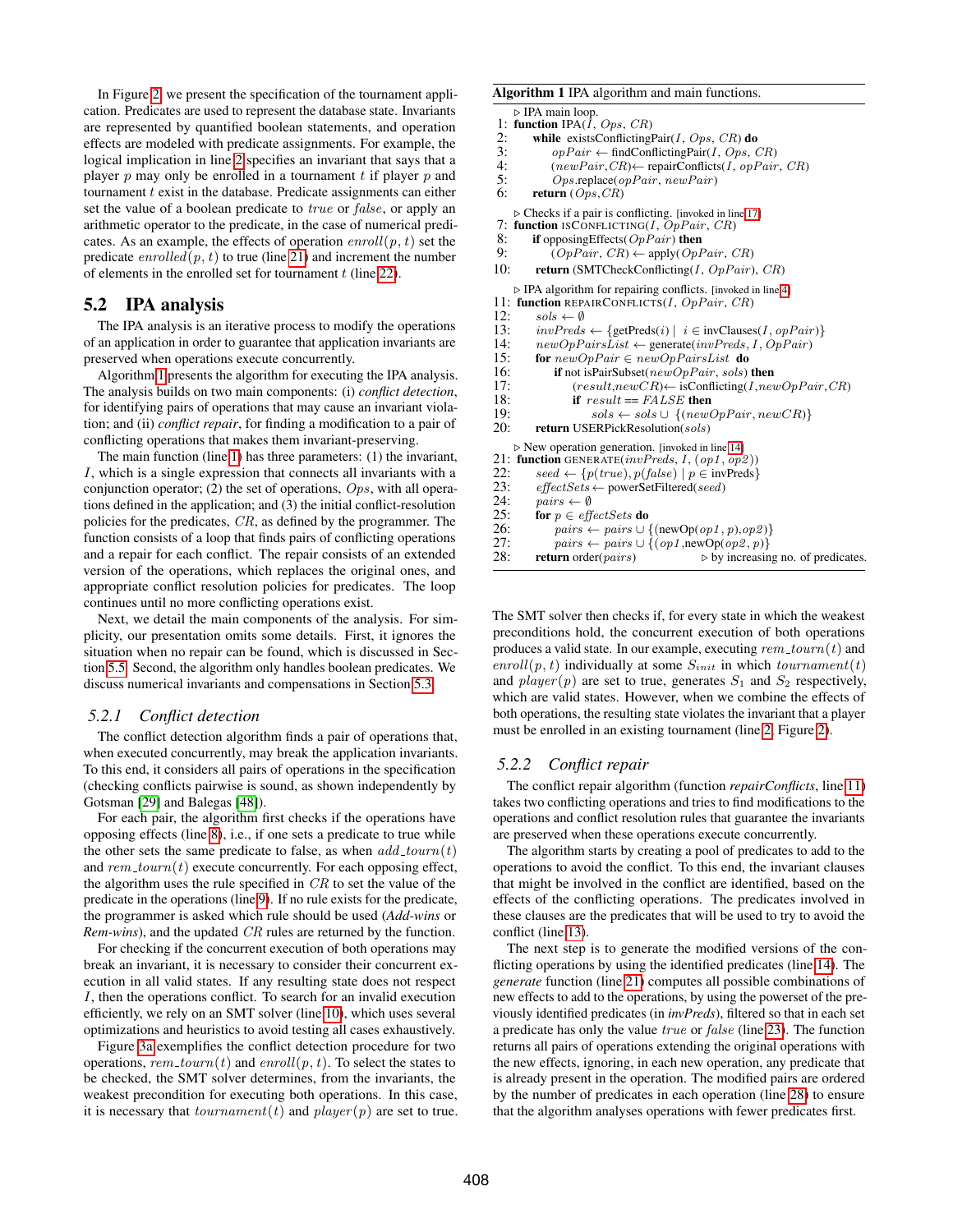<span id="page-5-0"></span>

Figure 3: Analysis of conflicts and resolutions of a pair of operations.

For each generated pair of operations, the algorithm checks if the effects of the modified operations are not a subset of any previously found solution, i.e., if there is a solution with fewer additional effects that solves the conflict (line [16\)](#page-4-1). If that is the case, the pair is ignored. Otherwise, the algorithm checks if the new pair is nonconflicting (line [17\)](#page-4-1) – this might require automatically assigning a new conflict resolution policy to a predicate that has no assigned policy yet (if a policy already exists, it is not modified). If the new pair is non-conflicting, it is added to the set of solutions (line [19\)](#page-4-1).

Finally, the set of solutions is presented to the programmer, who must select the most appropriate one for the application (line [20\)](#page-4-1).

#### *5.2.3 Running the IPA analysis: an example*

To exemplify how the IPA analysis works, we consider three operations: enroll(p, t), rem\_tourn(t), and rem\_player(p).

In the first iteration, the conflict detection procedure finds a pair of operations that conflict. Consider that this returns the pair  $\langle \text{envoll}(p, t), \text{rem\_tourn}(t) \rangle$ . In this case, the invariant violated by these operations is  $I = enrolled(p, t) \Rightarrow player(p) \land$  $tournament(t)$ . The pool of predicates for generating new operations is  $\{enrolled(p, t), player(p), tournament(t)\}.$  The analysis creates new operations by considering the powerset of those effects. While computing the powerset has exponential complexity, the degree is usually small as the predicate pool is restricted to the predicates of the invariant clause impacted by the conflict.

With an initially empty value for the  $CR$  set, the following repair actions are possible. The first repair (Figure [3b\)](#page-5-0) consists of extending the  $enroll(p, t)$  operation by setting the predicate  $tournament(t)$  to true and using the conflict resolution policy (*tournament*, *Add-wins*). When the two operations execute concurrently, an opposing effect occurs for predicate  $tournament(t)$ . With *Add-wins* for *tournament*, the resulting value for the predicate is  $true$ , leading to a state that contains tournament  $t$ , which is compliant with invariant  $I$ . Setting  $tournament(t)$  to  $true$  in operation  $enroll(p, t)$  produces no observable effect because one of the preconditions of the operation is that the value of that predicate is true, therefore the effect can be executed preventively. We note that choosing this repair will influence also the result of a concurrent  $add\_tourn(t)$  and rem  $_tourn(t)$  – the *Add-wins* policy will guarantee that the tournament exists in that case. Also, this repair would not be possible if the initial conflict resolution policies included (*tournament*, *Rem-wins*).

The second repair (Figure [3c\)](#page-5-0) consists of extending  $rem\_tourn(t)$ to force the disenrollment of every player from tournament  $t$  and using the conflict resolution policy (*enrolled*, *Rem-wins*). Since it is impossible to infer the identifier of the player that might enroll in  $t$ , we use a wildcard for the parameter p,  $enrolled(*, t) = false$ , as shown in Figure [3c.](#page-5-0) (We show in Section [6.2](#page-7-2) how to implement this predicate efficiently.) This additional effect is also not observable in a sequential execution, and therefore can be applied preventively.

After both solutions are presented to the programmer, he or she selects one of them, and the loop proceeds to find another conflicting pair. The conflict detection step now returns the pair  $(enroll(p, t),$ *rem player* (p)). The same invariant as before is violated, leading to the same pool of predicates for generating new operations.

Again, independently of the resolution selected for the first conflicting pair, two repairs are possible (as the conflict resolution policies do not restrict them). The first repair consists of extending the  $enroll(p, t)$  operation by setting the predicate  $player(p)$ to true and using the conflict resolution policy (*player*, *Add-wins*). The second repair consists of extending the  $rem\_player(p)$  to force the disenrollment of the player  $p$  in every tournament and using the conflict resolution policy (*enrolled*, *Rem-wins*).

Although the most logical solution would appear to be selecting the first or second repair in both cases, it is important to note that any other combination also preserves the invariants. E.g., the programmer might decide that in case of a conflict between  $enroll(p, t)$ and rem  $tourn(t)$ , the enroll will win, thus restoring the tournament (first repair), whereas in a conflict between  $enroll(p, t)$  and  $rem\_player(p)$ , the removal of the player will win, leading to the disenrollment of the player in all tournaments (second repair).

A complete analysis is provided in a technical report [\[15\]](#page-12-15).

### *5.2.4 Correctness of referential integrity maintenance*

We now show that the IPA approach preserves the referential integrity invariant on a generic relational database.

Consider the following definition of referential integrity:  $I =$  $\forall x_i \in X, \exists y_i \in Y : x_i.r = v \Rightarrow y_i.s = v$ , which says that for every row of table  $X$  that has value  $v$  for column  $r$ , there must be a row in table  $Y$  with value  $v$  for column  $s$ .

Without loss of generality, we consider the case where table Y has a single column and table  $X$  has two columns, where the second one refers to a row in table Y. Operation  $C_x$  creates a new row  $(x, y)$  in a table X, if and only if there is a row in table Y with value y. Operation  $D_y$  deletes row  $(y)$  in table Y, if and only if there is no row in table  $X$ , where the second column has the value  $y$ .

Let  $S_{CD}$  be the set of admissible states where the preconditions of both  $C_x$  and  $D_y$  hold. Consider the state s where table X is empty and table  $Y$  contains a single row with value  $(y)$ . State  $s$ is an admissible state for both  $C_x$  and  $D_y$  and thus it is possible to concurrently execute  $C_x$  and  $D_y$ . However, as  $I(C_x(D_y(s)))$  = *false*, the set of operations  $\{C_x, D_y\}$  is not *I-Confluent*.

Now consider the modified operation  $C'_x$  with the same effects as the original operation, plus an additional effect to touch every row (y) of table Y . Further consider the use of *Add-wins* for table Y, where deletion of a row loses when executed concurrently with an insert or touch. With these modifications in place, the set of operations  $O = \{C'_x, D_y\}$  is now *I-Confluent*. To prove that, we are going to show that I holds for every possible execution of operations in  $O$ , even if we extend  $O$  with other operations that might affect  $I$ .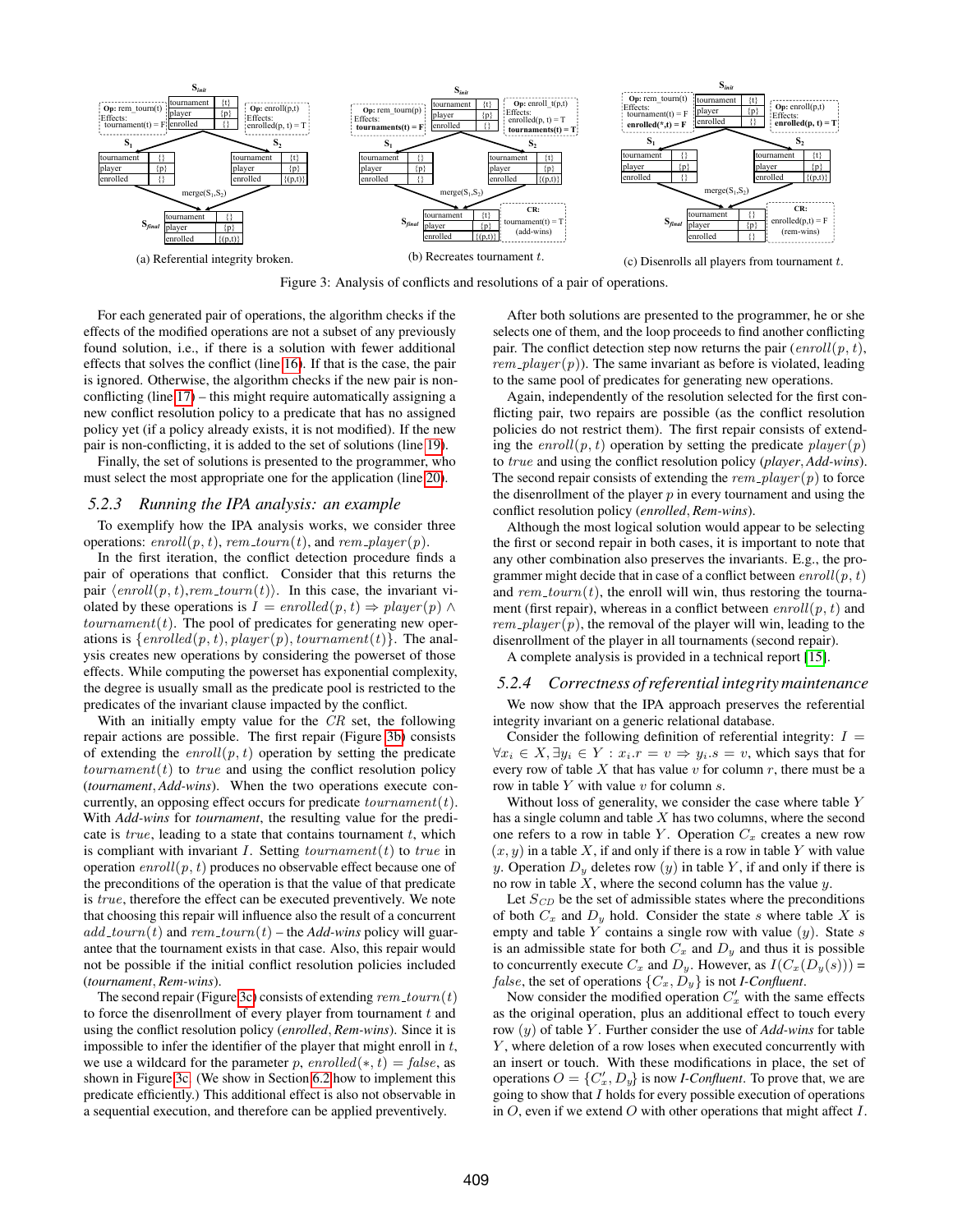We note that  $C'_x$  can only execute initially in states where a row (y) exists in table Y. In these states, the concurrent execution of  $C'_x$ and any number of  $D<sub>y</sub>$  operations always leads to a state where row (y) is present in table Y , since the use of *Add-wins* semantics for table Y guarantees that the touch of  $(y)$  in  $C'_x$  masks the deletion of  $(y)$  in  $D_y$ . This guarantees that the invariant I holds for O.

The invariant I continues to hold for the row added by  $C'_x$  even if more operations are added to O. Since *Add-wins* semantics are used for table Y, row  $(y)$  remains in table Y when  $C'_x$  is executed concurrently with any other operation, thus guaranteeing that referential integrity is maintained.

### <span id="page-6-0"></span>5.3 Numerical invariants

Numerical invariants are more difficult to maintain by modifying operations. For example, consider the invariant in line [4](#page-3-5) of Figure [2,](#page-3-1) which defines a maximum capacity for a tournament. When the current number of enrolled players is  $Capacity - 1$ , two concurrent enrolls with different players lead to an invariant violation. To avoid this problem, a possible preventive modification is to disenroll some enrolled player when executing an  $enroll(p, t)$ . (To be correct, different enrolls additionally need to disenroll different players.) Obviously, this is not reasonable in this application.

To circumvent this issue, we provide support for compensations [\[27,](#page-12-12) [42,](#page-13-16) [50\]](#page-13-9). With compensations, the idea is to check that the precondition holds when executing the operation in the initial replica, and to check that the invariants hold when operations are integrated remotely or when the state is read. Implementations of compensation mechanisms typically require re-executing operations multiple times, or using a leader to order operations [\[50\]](#page-13-9), to ensure that replicas converge after applying a compensation. We implement compensations without any of these limitations by relying on CRDT convergence rules.

#### *5.3.1 Extending the analysis*

To generate a compensation, instead of modifying the existing operations, the algorithm flags those operations as conflicting and generates a new operation with the additional effects to be executed when a conflict is detected. Since the new operation may conflict with other pre-existing operations, the analysis must check the execution of this operation against other operations.

The analysis can detect numerical invariant violations that involve comparison operations and arithmetic operators between multiple predicates. For example, an invariant  $Stock(x) \geq 0$  can be used to state that the stock of a product must be non-negative and the invariant  $CheckAccount(x) + Savings(x) \geq 0$  to specify that the overall balance of a client in a bank must be non-negative.

After detecting a conflict, the analysis suggests effects to repair the conflict. For instance, after identifying a conflict that violates the invariant of line [4,](#page-3-5) the compensation simply says that the value of that predicate must be decreased, i.e., that the number of players enrolled must decrease. It is up to the programmer to decide how to implement such compensation. In our example, a possible compensation is to disenroll the player and send him a notification.

The logic of compensations is application-dependent. Our tool identifies invariant violations to be fixed using compensations and lets the programmer decide how to fix the violation.

### *5.3.2 Extending applications*

Replicas might detect the invariant violation at any time by inspecting the local state and applying a compensation without coordinating with other replicas. The compensation operation is replicated, as any other operation, thus guaranteeing that all replicas converge to the same state. We explain how this works with an example.

```
<sup>1</sup> void ensureEnroll ( String p, String t) {<br>
2 AddWinsSet tournamentIndex = getCRDT(TOUR_IDX, ADD_WINS);
        AddWinsSet playerIndex = getCRDT(PLR_IDX, ADD_WINS);
       tournamentIndex.touch(t);
        playerIndex .touch(p);
    6 }
    void compensateEnrolled( String p, String t) {
       8 AddWinsSet enrolled = getCRDT(ENROLLED PFX + t, ADD WINS);
       RemWinsSet matches = getCRDT(MATCHES_PFX + t, REM_WINS);
10 enrolled . remove(p);
\begin{array}{ll}\n\text{indches.rem(new Match}(p, "*,")\n\text{indches.} \quad \text{fnew Match}(p, "*,")\n\end{array}matches.touch_rem(new Match(p, "*", t ));
13 }
```
<span id="page-6-6"></span><span id="page-6-5"></span><span id="page-6-4"></span>Figure 4: Auxiliary functions for implementing the modified version of the *Tournament* application.

Consider the invariant violation of exceeding the maximum number of allowed players in a tournament. When a violation is detected, some player will have to be disenrolled from the tournament. To fix this violation, the analysis suggests that the programmer decreases the number of players enrolled in the tournament.

Reanalyzing the new specification with this compensation raises new conflicts in the application. The compensation operation conflicts with operation  $do\_match()$ , as the players in a match must be part of the tournament. Therefore, the compensation must also cancel any match of the player that will be disenrolled. It is up to the programmer to decide which additional effects have to be applied as a consequence of the compensation (e.g., notify the player).

If multiple replicas concurrently detect the invariant violation, they might independently apply the compensation code. As a consequence, different players might be disenrolled in different replicas. In any case, as the effects of the compensation operations are propagated to all replicas, the system converges to a state where invariants are valid. The downside is that we might remove more players from the tournament than necessary. In our application, we use a deterministic rule to decide which player to disenroll to increase the likelihood of disenrolling the same player in all replicas.

### 5.4 Code modification

After the IPA analysis returns the new specification of the application, the programmer must apply the proposed changes to the code of the application. In our prototype, the programmer is responsible for ensuring that the modified code follows the new specification, although code checking techniques could be used to ensure that the code matches the specification [\[26\]](#page-12-16).

Figure [4](#page-6-1) shows an excerpt of the code necessary to modify the tournament application in our prototype.

The first aspect to consider is how to store information and how to implement the conflict resolution policies. In our prototype, each predicate is represented with one or more set CRDTs: predicates  $player(p)$  and  $tournament(t)$  are represented by a set, where each element is a member of that set; predicate  $enrolled(p, t)$  is represented by a set for each tournament  $t$  and each element  $p$  is a member of that set. Setting a predicate to true corresponds to adding that element to the set and setting it to false removes it. The set CRDT used for each predicate depends on the conflict resolution policy in the new specification of the application.

In our prototype, using a given conflict resolution policy for a predicate is achieved by using the appropriate CRDT – in function *ensureEnroll* (line [1\)](#page-6-2), the *Add-wins* set CRDT is used for both predicates  $player(p)$  and  $tournament(t)$ .

The second aspect to consider is how to modify the original operations for implementing the new specification, with the additional effects. Instead of adding the code to the original functions, we used auxiliary functions that execute the additional effects and are called by the original operation. For example, function *ensureEnroll* is used to extend the enroll operation to guarantee that player p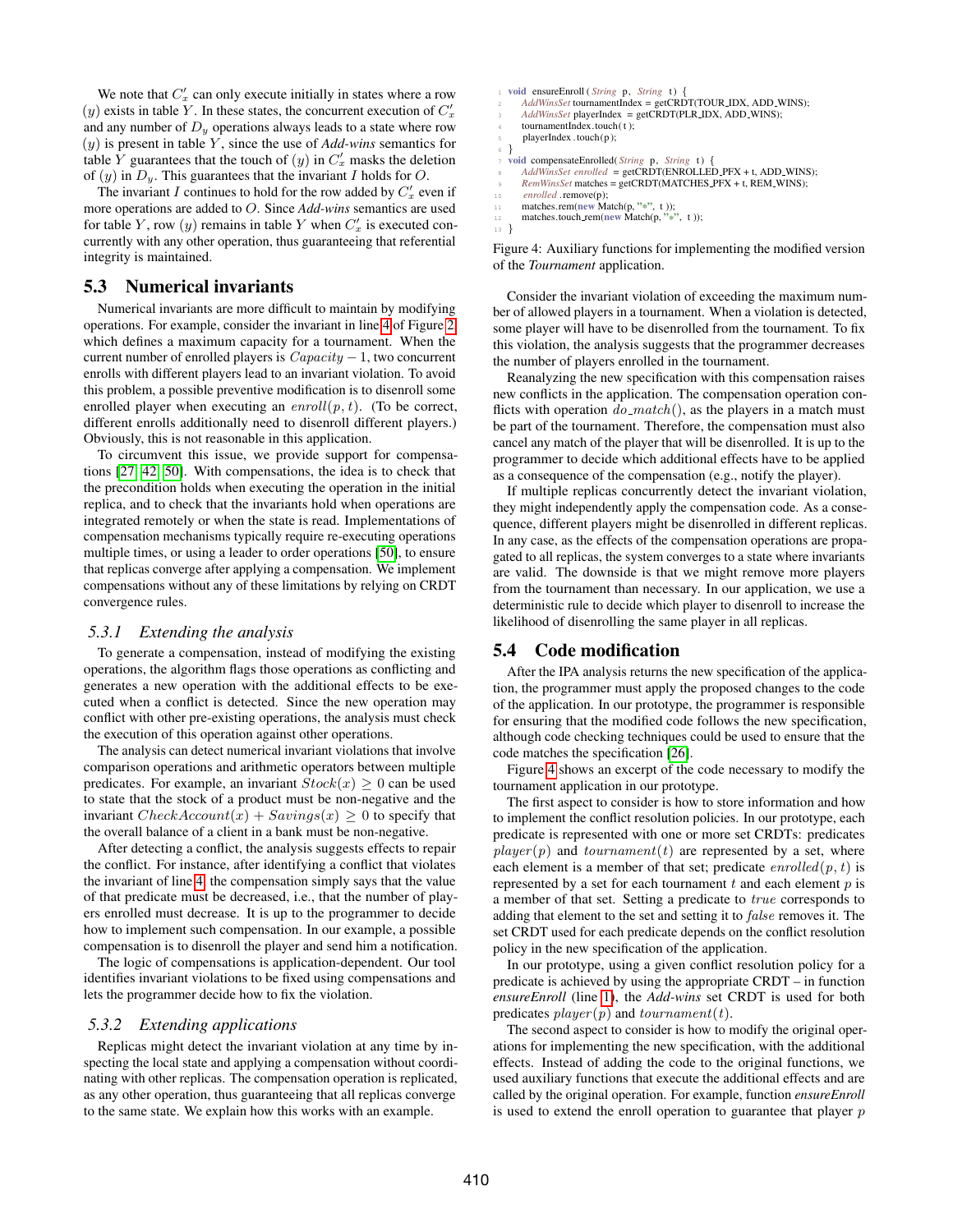and tournament  $t$  are not concurrently removed (this corresponds to the first repair for both conflicts in the example of Section [5.2\)](#page-4-2). The code simply uses the touch operation in the CRDTs for both players and tournaments, in combination with the *Add-wins* policy, to guarantee that player  $p$  and tournament  $t$  are not removed.

When using compensations, it is necessary to write a compensation function that runs if the invariant violation is detected at runtime. Function *compensateEnrolled* (line [7\)](#page-6-3) shows the code for compensating an enroll when it is found that the capacity of the tournament has been exceeded. Besides canceling the enrollment (line [10\)](#page-6-4), it is necessary to cancel any match that involves the player, both the matches that are already known at the replica (line [11\)](#page-6-5) and those that might have been created concurrently (line [12\)](#page-6-6).

# <span id="page-7-1"></span>5.5 Limitations

No repair found. A limitation of our approach is that the algorithm might not find any valid solution for a conflict between two operations, due to some previous decision by the programmer. Consider, e.g., an application with four predicates,  $A, B, C$  and  $D$ , connected by the following invariant  $A \Rightarrow B \Rightarrow C \Rightarrow D$ . For each predicate there are two operations defined, one that makes the predicate true (e.g.,  $A<sup>t</sup>$ ) and another that makes it false (e.g.,  $A<sup>f</sup>$ ).

When running the IPA analysis for solving the conflict between operations  $C^t$  and  $D^f$ , the programmer may decide to repair the conflict by setting both predicates to false. To this end, operation  $D<sup>f</sup>$  is extended to make  $C = false$ , and the conflict resolution policy for C is *Rem-wins*.

Next, the conflict detection may identify the conflict between operations  $A<sup>t</sup>$  and  $B<sup>f</sup>$ . If the programmer decides to solve the conflict by making both predicates true, operation  $A<sup>t</sup>$  is extended with  $B = true$  and the conflict resolution policy for B is  $Add\text{-}wins$ .

The extended operation  $A<sup>t</sup>$  now conflicts with operation  $C<sup>f</sup>$ . However, there is no solution for solving this conflict. First, it is impossible to make predicates  $A$ ,  $B$  and  $C$  true, as the conflict resolution for C is *Rem-wins*. Second, it is impossible to extend operation  $C^f$  to make the predicate B false, as the conflict resolution for B is *Add-wins*.

In such cases, our tool checks if it would have been possible to solve the conflict by considering only the conflict resolution policies initially established by the programmer. If such a solution exists, it is presented to the programmer. If the programmer wants to use such a solution, because it makes sense for the semantics of the application being developed, he or she must run the analysis again, and use its output to make different decisions on the alternative repairs that are proposed. Otherwise, the pair is flagged as unsolvable and the algorithm continues, ignoring that pair in subsequent iterations. In that case, the execution of those operations must be controlled using an alternative mechanism [\[14,](#page-12-6) [37\]](#page-13-6).

Supporting multiple applications and application evolution. Our approach can support multiple applications accessing the same database if the programmer provides a complete specification for all applications that use the database.

For a running system, one can consider several scenarios of evolution: add new operations to an application; add new invariants to the database; add a new application that accesses the same database. In all cases, it is necessary to execute the IPA analysis again. If the operations and conflict resolution rules used in the original system remain unchanged, it is possible to evolve the system without having to stop it. Otherwise, it is necessary to stop the system.

A possible approach to tackle the system evolution more easily is to consider that, for every predicate defined in the system, there exists an operation to make the predicate true and an operation to make it false, even if those operations do not exist in the current application. Considering these operations, the IPA analysis will identify conflicts between the operations that exist in the application and these additional operations, and proposes alternative repairs to the programmer. With this approach, when evolving the system, if the database does not change and no additional invariant is added, as it is often the case when supporting a new application that uses the same database, the original operations will remain unchanged (as they already prevent any conflict that may occur). This approach has two main disadvantages. First, the operation may include additional effects that are of no use in the current application (as the conflicts they are solving do not occur). Second, the programmer may decide to use a repair approach that is not appropriate for the new operations, making this effort useless.

Specification effort. The effort of writing specifications is arguably comparable to the effort of writing the code itself [\[43\]](#page-13-17). We do not address this problem in this work. Previous research attempted to address this problem, proposing automatic feature extraction and code synthesis to aid the programmer in writing correct applications [\[44,](#page-13-8) [36,](#page-13-7) [24,](#page-12-17) [25,](#page-12-18) [7\]](#page-12-19). Our approach could benefit from these complementary research efforts, not only for extracting the specification of the application from the code but also for making sure that the code of the modified version of the application matches the specification output by the IPA analysis.

# <span id="page-7-0"></span>6. IMPLEMENTATION

This section briefly describes the IPA prototype.

### 6.1 IPA tool and database support

The IPA tool assists programmers to write invariant preserving applications. The tool receives as input an annotated Java interface with the operations and the invariants, as in the example of Figure [2,](#page-3-1) and an initial set of convergence rules. The tool runs the static analysis algorithm and outputs the modified specification of operations and auxiliary compensations, the conflict resolution rules for each predicate, and the set of unresolved conflicting pairs.

The tool uses the Z3 SMT solver [\[21\]](#page-12-20) to identify conflicting operations and propose modifications to operations. Boolean satisfiability is an NP-Complete problem, but modern SMT solvers can handle many instances of this problem efficiently, as shown by our performance evaluation. The algorithms and the tool are implemented using standard Java and the Java bindings for Z3.

Our prototype was implemented in Java, using Switfcloud [\[57,](#page-14-0) [3\]](#page-12-21) as the underlying storage system. SwiftCloud provides highly available transactions, causal consistency and per-object conflict resolution based on CRDTs, allowing to easily add new data types.

We implemented several applications for the evaluation, derived from the specifications generated by our analysis. We use set CRDTs for storing the data represented by the predicates.

# <span id="page-7-2"></span>6.2 New CRDT designs

We now discuss the CRDTs used for supporting the resolutions proposed by IPA. A detailed specification of the data types is available in a separate document [\[48\]](#page-13-15).

#### *6.2.1 CRDTs with touch operations*

When a modification requires that some predicate value is set to true, we need to ensure that the element that we are *restoring* is equal to the one that was observed.

To this end, we extended the *Add-wins* set CRDT with a *touch* operation. This operation simply updates the meta-data for the element in the set, with a new timestamp as if the object was created at that moment. If a concurrent remove of the same element is executed, the *Add-wins* policy ensures that the element will survive.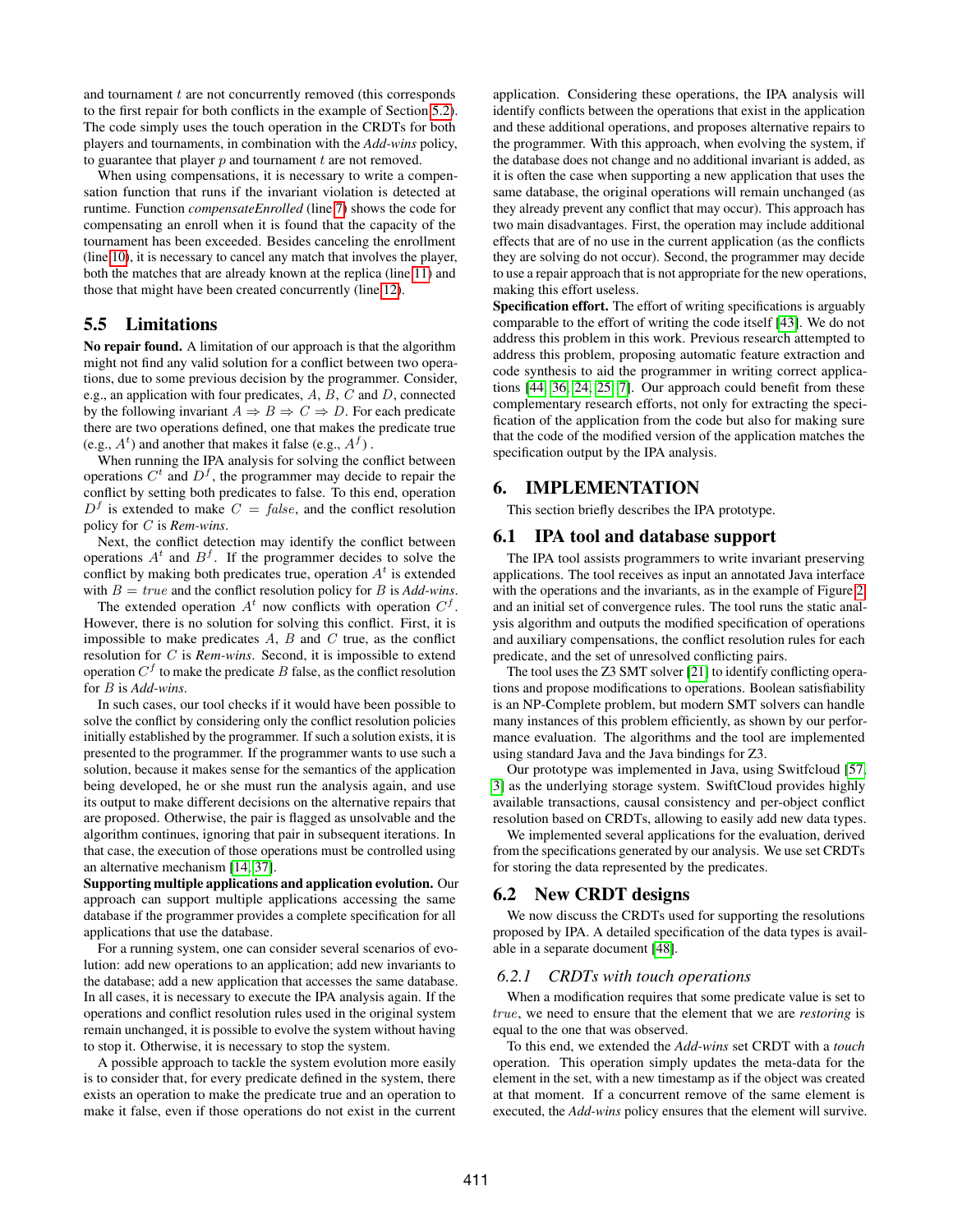<span id="page-8-1"></span>Table 1: Common classes of invariants in applications.

| Inv. Type      | I-Conf. | IPA   | <b>TPC</b> | Tour |     | Ticket Twitter |
|----------------|---------|-------|------------|------|-----|----------------|
| Sequential id. | No      | No    | Yes        |      |     |                |
| Unique id.     | Yes     | Yes   | Yes        | Yes  | Yes | Yes            |
| Numerical inv. | No      | Comp. | Yes        |      |     |                |
| Aggreg. const. | No      | Comp. |            |      |     |                |
| Aggreg. incl.  | Yes     | Yes   |            | Yes  |     |                |
| Ref. integrity | No      | Yes   | Yes        | Yes  |     | Yes            |
| Disjunctions   | Nο      | Yes   |            | Yes  |     |                |

Furthermore, all information associated with the element is preserved – for example, for a tournament, the element includes not only a simple identifier but a record with multiple fields.

#### *6.2.2 Remove with Wildcards*

Some repairs require preventing the addition of any element that matches some condition – e.g., in the example of Section [5.2,](#page-4-2) there is a repair requiring to make  $enrolled(*, t) = false$ , for any player and a given tournament. To implement this effect using a standard *Rem-wins* set CRDT, it would be necessary to execute a remove for all elements that could be concurrently added.

Doing this would be impractical because the set of possible elements is large. Instead, we created CRDTs that support *wildcard values* for the remove operation. For instance, the wildcard "\*" represents all possible elements in the domain.

### *6.2.3 Compensation CRDTs*

For some invariants, it is possible to encapsulate the logic for detecting conflicts and applying the compensations automatically. Consider the invariant  $#enrolled(p, t) \leq Capacity$ . We use a set to store the information about players enrolled in a tournament. To ensure that the application is always consistent, whenever the application accesses the set, the object automatically verifies if its state is consistent, and applies the compensation if necessary.

We implemented *Limited Size Set CRDTs* that allow the programmer to define the constraint that must be maintained, and the compensation to execute when the constraint is violated. Whenever the object is read, the code is executed automatically, ensuring that any observed state is consistent. The effects of the compensation, in case it is executed, are committed in the enclosing transaction.

To select the elements to be removed in the compensation it is possible to leverage the history information of the set to remove the last elements added to the set. This does not prevent more elements than necessary from being removed, because the state of replicas might diverge, but it reduces the chance of that happening.

# <span id="page-8-0"></span>7. EVALUATION

Our evaluation intends to answer the following questions: (i) What classes of invariants and applications can be handled by our approach?

(ii) What is the scalability of the static analysis process?

(iii) How does the performance of modified applications compare to other solutions?

### 7.1 Invariants covered by IPA

This section surveys the invariants covered by our approach.

#### *7.1.1 Classes of invariants*

Prior work has analyzed invariants used in real applications [\[10,](#page-12-5) [9,](#page-12-13) [37\]](#page-13-6). Table [1](#page-8-1) summarizes whether these invariants are *I-Confluent* [\[9\]](#page-12-13) or can be made *I-Confluent* by using *IPA*.

Sequential identifiers: Sequential identifiers are useful to enforce a total order of elements. In general, generating these identifiers requires coordination to avoid collisions. No solution based on weak consistency can maintain this invariant. However, it has been shown that, in most cases, applications could easily replace the use of sequential identifiers by unique identifiers [\[8,](#page-12-3) [51\]](#page-13-18).

Unique identifiers: Unique identifiers can be preserved without coordination, and as such are *I-Confluent*. Unique identifiers do not provide a sequential order, but can still provide a total order of identifiers compatible with the happens-before relation.

Numerical invariants: Numerical invariants assert conditions involving numerical predicates (e.g.,  $p(x) < k$ ). In general, preserving these invariants requires coordination. However, as it has been shown, it is possible to enforce some constraints on top of weak consistency by relying on escrow techniques [\[16,](#page-12-22) [32,](#page-13-4) [41\]](#page-13-19). IPA allows to maintain these invariants using compensations as long as the application is compatible with using this approach. In TPC-C/W we can use compensations to replenish the stock, for instance.

Aggregation constraint: Imposing a bound on the size of a collection, e.g., limiting the players enrolled in a tournament, can be addressed using a numerical invariant over a predicate that represents the size of the collection, thus sharing its properties.

Aggregation inclusion: Ensuring that an element is eventually added or removed from a collection is *I-Confluent*, provided no dependencies to other objects exist. If that is not the case, referential integrity might be required.

Referential integrity: Preserving relations and dependencies among objects, such as foreign keys in relational databases and references to keys in key-value stores, is not *I-Confluent*. IPA fully supports this invariant, as exemplified throughout the paper.

Disjunctions: Applications often specify that one of several conditions must be met by using a disjunction. IPA can address this type of invariant by extending an operation to ensure that the disjunction is always true. This is an extension of the mechanism for supporting referential integrity, as in this case there might be several alternative conditions that restore the validity of the invariant.

### *7.1.2 Invariants in applications*

We now analyze how IPA can address the invariants of some selected applications (summarized in Table [1\)](#page-8-1). These application are representative of general OLTP workloads.

*Tournament*: This application manages the information for an on-line game and showcases most of the invariants that our solution can address. It is based on an application used in prior work [\[29,](#page-13-14) [14\]](#page-12-6) with a few new constraints. For this application, IPA is capable of proposing multiple alternative resolutions that either reconstruct broken dependencies, or clear them, to avoid inconsistencies due to concurrent executions, as discussed throughout this paper.

*Twitter*: We implemented a simple Twitter clone that relies heavily on referential integrity to implement user timelines and maintain subscription information. When some user tweets, we write those tweets to the timelines of the followers. This leads to consistency issues when tweets and users are removed concurrently with tweeting. We implemented two versions, using the *Add-wins* and the *Rem-wins* policy to solve conflicts, respectively. For example, if a user tweets and his or her account is concurrently removed, for the *Add-wins* version the user and tweets are restored, whereas for *Rem-wins* the user and tweets are removed. Other conflicts are solved similarly.

*Ticket*: This application, based on FusionTicket [\[1,](#page-12-23) [32,](#page-13-4) [56\]](#page-13-20), manages ticket reservations. The main invariant is that tickets for events cannot be oversold. We use the *Limited Size Set CRDT* to cancel a ticket sale and reimburse the customer when tickets are oversold. The transfer of money to the account of the customer crosses the boundaries of the system and therefore must use a different mechanism (e.g., a message queue).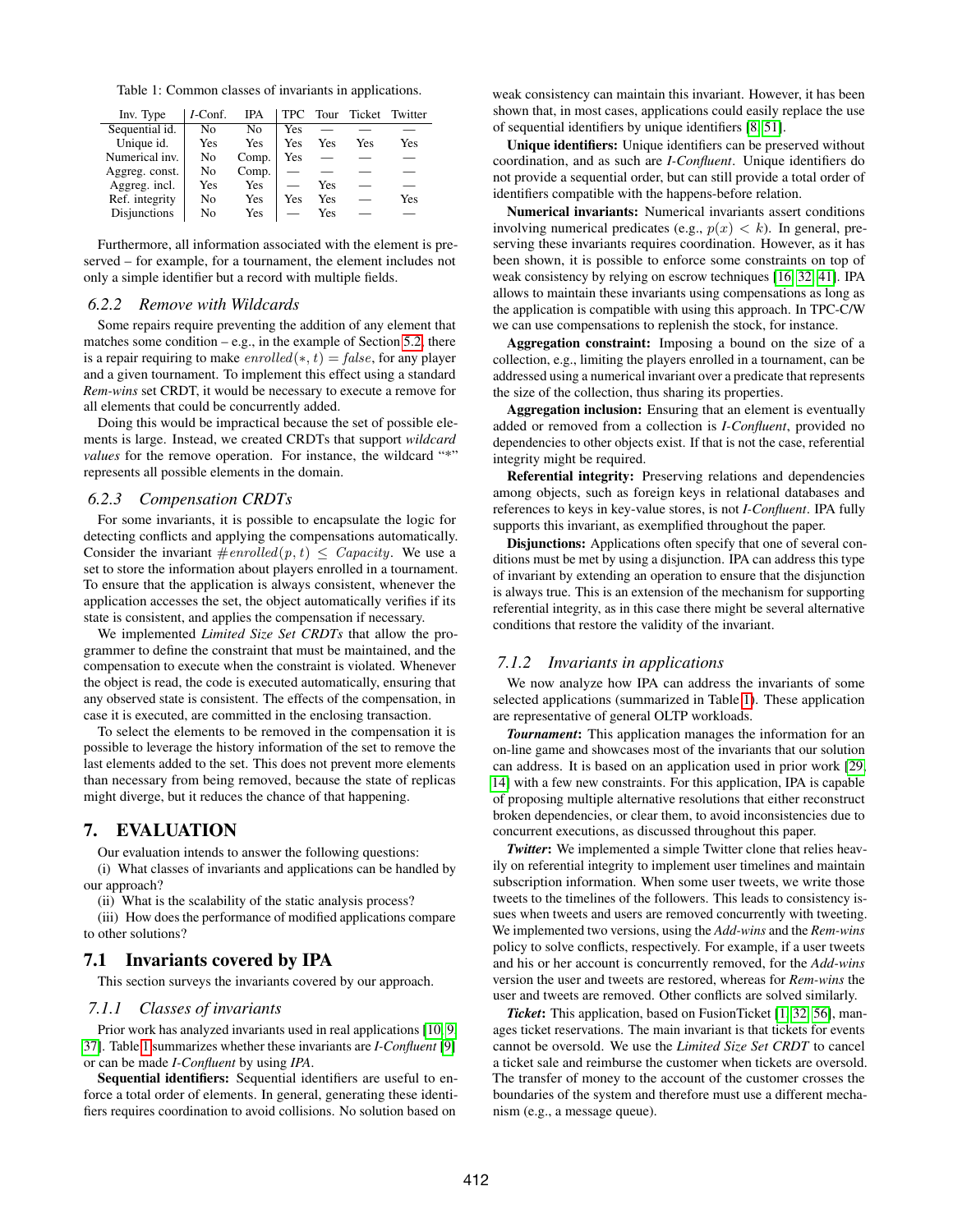<span id="page-9-0"></span>

Figure 5: Execution time of Figure 6: Time to generate reanalysis with no conflict. pairs.

*TPC-W* and *TPC-C*: These standard database benchmarks overlook some aspects of real-world applications, such as having operations to manage product listings. In our specification, we extended these applications to include such operations, which introduced referential integrity constraints. To implement the inventory size threshold we used compensations to increase the stock (in accordance with the specification). An alternative would be to cancel the oversold purchases, as in the previous example.

### *7.1.3 Summary*

The types of invariants we support (Table [1\)](#page-8-1) are common in many applications, as previously shown [\[10\]](#page-12-5). The examples we discussed show that our language is expressive enough to address complex applications, including typical relational database applications.

### 7.2 Off-line analysis performance

We evaluate the scalability of the proposed approach, by analyzing the execution time of the IPA analysis as the size and complexity of the application increases using a micro-benchmark.

To vary the size of the application, we vary the number of predicates. For each predicate, there are two operations, one that makes the predicate true and another that makes the predicate false. Thus, for 10 predicates, we have 20 operations. For all predicates, we use the *Add-wins* conflict resolution policy.

All predicates belong to some invariant clause. To vary the complexity, we vary the number of predicates that are connected by invariants. For a chain size of one, the invariants defined connect only pairs of predicates:  $P_1 \Rightarrow P_2$ ,  $P_3 \Rightarrow P_4$ ,  $P_5 \Rightarrow P_6$ , etc. For a chain size of two, the invariants connect groups of three predicates:  $P_1 \Rightarrow P_2$  and  $P_2 \Rightarrow P_3$ ,  $P_4 \Rightarrow P_5$  and  $P_5 \Rightarrow P_6$ , etc. Increasing the size of the chain, increases both the number of clauses in the invariant and the average number of effects in each operation for a specification without conflicts  $-$  e.g., with a chain of size one, the operation that makes  $P_1$  true only needs to make  $P_2$  also true, while with a chain of size two it also needs to make  $P_3$  true.

The results were obtained in a laptop, running MacOS 10.13.6, with an Intel i7 2.8 GHz Quad-Core processor and 16GB of RAM.

### *7.2.1 Conflict detection*

We start by evaluating the time to detect a conflict. The worst case scenario is when the analysis finds the conflict in the last pair that is checked. To approximate this, we run our tool with a correct specification, so that the algorithm analyzes all pairs of operations. Figure [5](#page-9-0) shows the execution time (in seconds) for different configurations of the benchmark, with different lines corresponding to increasing the number of operations in the chain.

We first observe that, as expected, the execution time of the algorithm grows quadratically, due to testing all pairs of operations. Second, we observe that the cost of testing all pairs dominates the cost of the algorithm, since changing the size of the chain does not impact the results significantly. The results show that the overall execution time is reasonable for an offline process, as testing all combinations of pairs of 100 operations takes less than 100 seconds.

### *7.2.2 Conflict repair*

Our second experiment evaluates the time to repair conflicts. To this end, from a specification that is invariant-preserving, we have removed the additional effects that avoid conflicts in a single operation, selecting one of the operations with more additional effects (e.g., in the chain of size two, from the operation that makes  $P_1$ true, we removed the changes to  $P_2$  and  $P_3$ ). Figure [6](#page-9-0) presents the sum of the time spent in proposing repairs until a correct solution is generated (this excludes the time to detect conflicts). As expected, when the chain is longer, our tool takes more time to find a correct solution, as it repairs the conflicts one at a time. Still, in our configurations, this time is low.

These results show that the running time of our tool is dominated by the time to detect conflicts and that this time is reasonable for an offline process, making our approach practical.

### 7.3 Runtime performance

In this section, we compare the performance of applications modified using our approach against alternative solutions.

### *7.3.1 System configurations*

Our evaluation was performed in a geo-replicated setting on Amazon EC2. The database deployment consists of three servers running in three geographical regions (US-WEST, US-EAST and EU-IE). The table below shows the latency between each region.

| $RTT$ (ms) | US-East | US-West |
|------------|---------|---------|
| US-West    | 81      | –       |
| EU-IE      | 93      | 161     |

The application server is co-located with the storage system of each region. We use SwiftCloud to implement all different approaches that we evaluate. Clients are installed in other machines in the same availability zones as the corresponding closest servers.

Performance of applications is compared with the following alternative approaches:

- Causal Consistency (*Causal*): This configuration uses the original applications running with causal consistency, which does not maintain invariants for conflicting operations.
- Strong Consistency (*Strong*): All updates are forwarded to the US-EAST replica to enforce serialization. This minimizes the average latency for updates.
- Invariant violation avoidance (*Indigo* [\[14\]](#page-12-6)): Applications modified to use the efficient coordination mechanisms proposed in Indigo [\[2\]](#page-12-24) to prevent invariant violations. Conflicting operations need to acquire reservations to safely execute operations. Each set of conflicting operations coordinated using different reservations, and each reservation can be shared by multiple replicas, allowing a high level of concurrency.
- Invariant Preserving Applications (IPA): Applications are modified using our IPA approach, which maintains invariants without coordination, on top of *Causal*.

### *7.3.2 Throughput and latency*

We evaluate the scalability of each configuration by measuring the latency and throughput with different loads on the system, using the *Tournament* application. The workload comprises 35% of write operations, and the initial database contains 1000 players and 100 tournaments. All operations are conflicting in the original application. In the IPA modified version, all operations are *I-Confluent*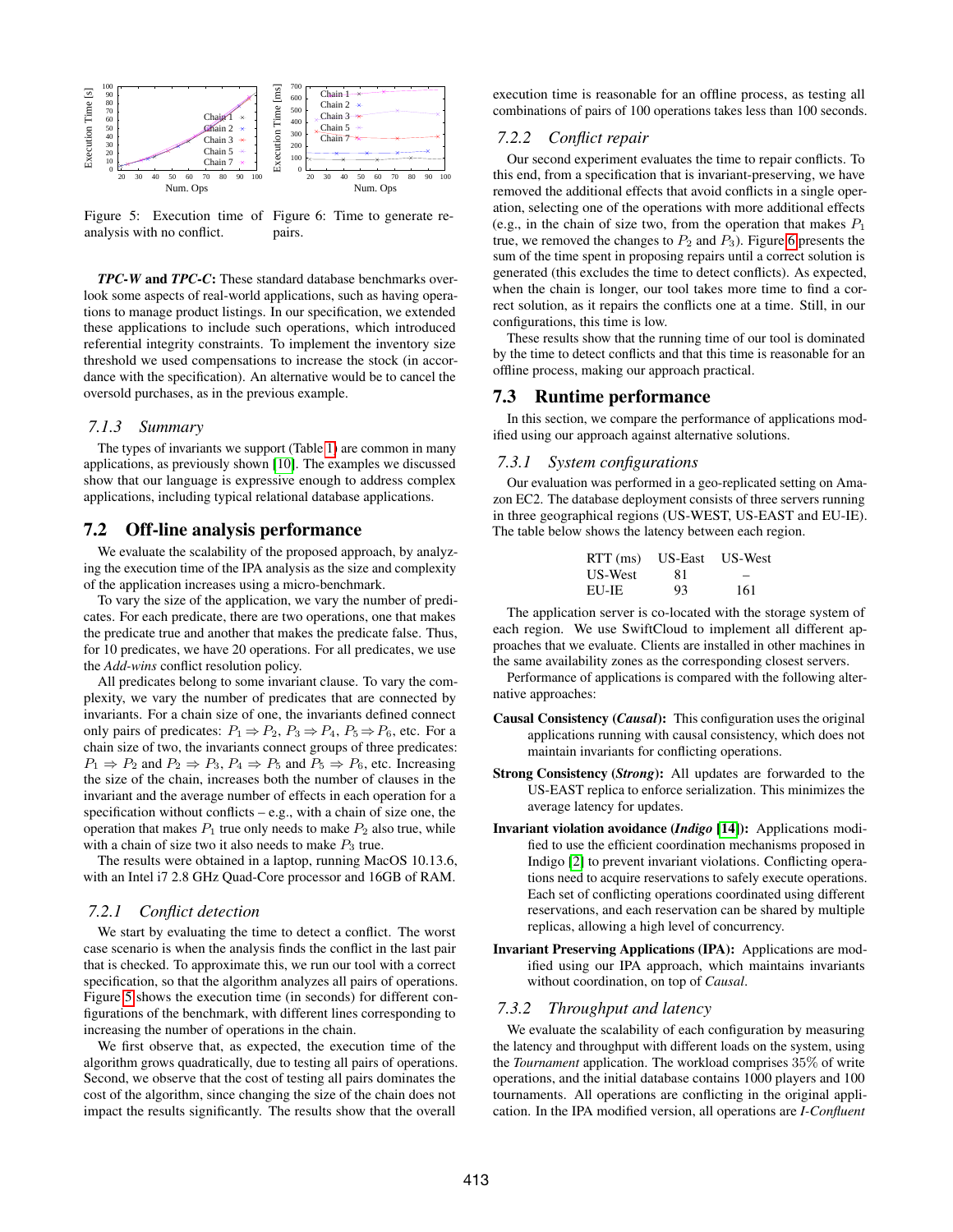using a mix of conflict resolution policies. In Indigo, every pair of operations is protected by a different reservation.

To test the scalability of the system, we increase the number of clients contacting each server by running extra client threads until peak throughput is achieved.

Figure [7](#page-11-1) shows that *Strong* presents the highest average latency, which is a consequence of having  $\frac{2}{3}$  of operations being forwarded to a remote server. Even if it would be possible to improve the scalability of our implementation, this figure highlights that even when contention is low, the average latency is already much higher than with weak consistency approaches. *Causal* shows the best scalability with the lowest latency. Our approach, IPA, performs slightly worse than *Causal*, as additional updates need to be executed to preserve application invariants. In the *Causal* version, concurrent updates may lead to invariant violation.

When compared to *Indigo*, our approach performs slightly better. The reason for this is that updates in *Indigo* need to acquire reservations for coordinating the execution of concurrent updates, which is more costly than the additional updates in the IPA version. The advantage is small because reservations are exchanged among replicas infrequently after they are acquired. Additionally, as many reservations can be shared, they allow a high degree of concurrency.

Figure [8](#page-11-1) presents the latency for the write operations and highlights more clearly the differences between the configurations. We omit the *Strong* column. The average latency of operations in *Indigo* is higher than the latency for IPA or *Causal* and also exhibits a higher standard deviation. Both are explained by the occasional need for *Indigo* replicas to trade reservations. Compared to *Causal*, the latency of write operations is only slightly higher in IPA, which is due to the extra updates executed. We further study the overhead associated with executing extra effects in Section [7.3.5.](#page-10-1)

#### *7.3.3 Comparing different conflict resolution schemes*

We implemented *Twitter* using *Add-wins* and *Rem-wins* strategies to compare the costs of each approach. The initial database contains 1000 users, and 96% of the operations are writes.

Figure [9](#page-11-1) shows the latency of each operation for the different version. The *Add-wins* version has a higher latency for operations that create tweets (tweet and retweet). This overhead is due to the additional effect of *touching* the user, to ensure that when a user tweets, or retweets, he or she will not be removed concurrently.

The *Rem-wins* version has a higher latency for remove operations, due to the additional effects. The delete tweet operation needs to remove the tweet from all timelines that have the tweet. The remove user has a small overhead, as it only has to issue a remove with a wildcard in the followers and to set a compensation for removing tweets in the user object – when user  $u_1$  reads a timeline, the application checks, for each tweet, that its author,  $u_2$ , was removed, triggering a compensation to remove the tweets from the timeline of  $u_1$  in this case. This also leads to a slight overhead in the read timeline operation.

# *7.3.4 Scalability of compensations*

We evaluate the scalability of the compensation mechanism implemented in the Limited Size Set CRDT with the *Ticket* application, by increasing contention. The initial database has 500 flights and 10000 customers, and all operations in the workload read and update the database, with reads triggering the execution of compensations when a flight is overbooked.

Figure [10](#page-11-2) presents the performance with an increasing load. The red dots in the figure indicate the average number of invariant violations that were observed at that throughput, when using *Causal*. This confirms the intuition that as contention rises, the divergence window grows larger, increasing the chance for invariant violation. In *Causal*, this exposes the application to consistency anomalies, while in IPA executing compensations preserves invariants at all times. As expected, compensations incur on some overhead, but still provide latency comparable to *Causal*.

### <span id="page-10-1"></span>*7.3.5 Microbenchmarks*

IPA avoids invariant violations by executing extra updates in one or more objects. In this section, we evaluate the overhead of adding additional effects to operations. We analyze the impact of executing increasingly more updates in comparison to the costs of executing the original operation in strong consistency and Indigo. These microbenchmark use a Set CRDT to store information.

Operations on a single object: We measure the speedup of an application modified with IPA versus the original operation running on *Strong*. Figure [11](#page-11-2) (top) shows that the original operation is about 28× faster in IPA than in *Strong*. Adding more updates to this operation makes the speedup decrease. When we execute 2048 updates to a single object, the average latency is still about 40ms.

Operations over multiple objects: Executing updates on a single object imposes a low overhead on the system, because the object is read and written to storage only once and subsequent updates only impose processing costs. Now we evaluate the overhead when the additional effects of modified operations update multiple objects.

The original application reads a varying number of objects to check some condition and then executes a single write operation to an object. The modified application checks the same condition, but executes a write for each object. Figure [11](#page-11-2) (bottom) shows performance dropping faster than when executing updates over single objects. At 64 objects, it starts to pay off to switch to *Strong*.

In practice, in the evaluated applications, we require only a few extra updates per object over a small number of objects. In *Twitter*, which needs to execute more writes due to our implementation of the timeline, we were able to execute them lazily via compensations.

Comparison with *Indigo*: In Indigo [\[14\]](#page-12-6), operations might execute locally if the replica holds some specific reservation. Multiple operations might be able to execute concurrently at different replicas if all of them can share the same reservation. If a replica requires some reservation that is being used exclusively, the replica must request remote replicas to release the reservation, before acquiring it. This approach only avoids coordination when a replica holds the necessary reservations to execute the operation. Thus, the latency of an application depends on the contention for obtaining reservations.

In this experiment, we evaluate the impact of varying the percentage of operations that compete to acquire opposing reservations. We compare the performance of this solution against executing the same operation in IPA. Figure [12](#page-11-2) shows that the performance of IPA is equivalent to *Indigo* with no contention for reservations, and that the latency of *Indigo* rises steadily as contention increases.

Despite the overhead for executing the additional effects, IPA provides a predictable latency of operations, which is not the case for *Indigo*, whose operations latency depend on the current distribution of reservations. Furthermore, our approach is fault-tolerant as a client can execute operations as long as it can access a single server. In *Indigo*, if a server that holds the reservation needed to execute some operation becomes unavailable, the operation cannot execute.

# <span id="page-10-0"></span>8. RELATED WORK

Achieving low latency, high availability and data consistency in distributed systems is difficult, as postulated in the CAP theorem [\[28\]](#page-12-25). In recent years, researchers and practitioners have studied the trade-offs in distributed systems to provide the best consistency guarantees for different types of applications [\[20,](#page-12-1) [22,](#page-12-0) [39,](#page-13-2) [8,](#page-12-3) [37,](#page-13-6) [14\]](#page-12-6).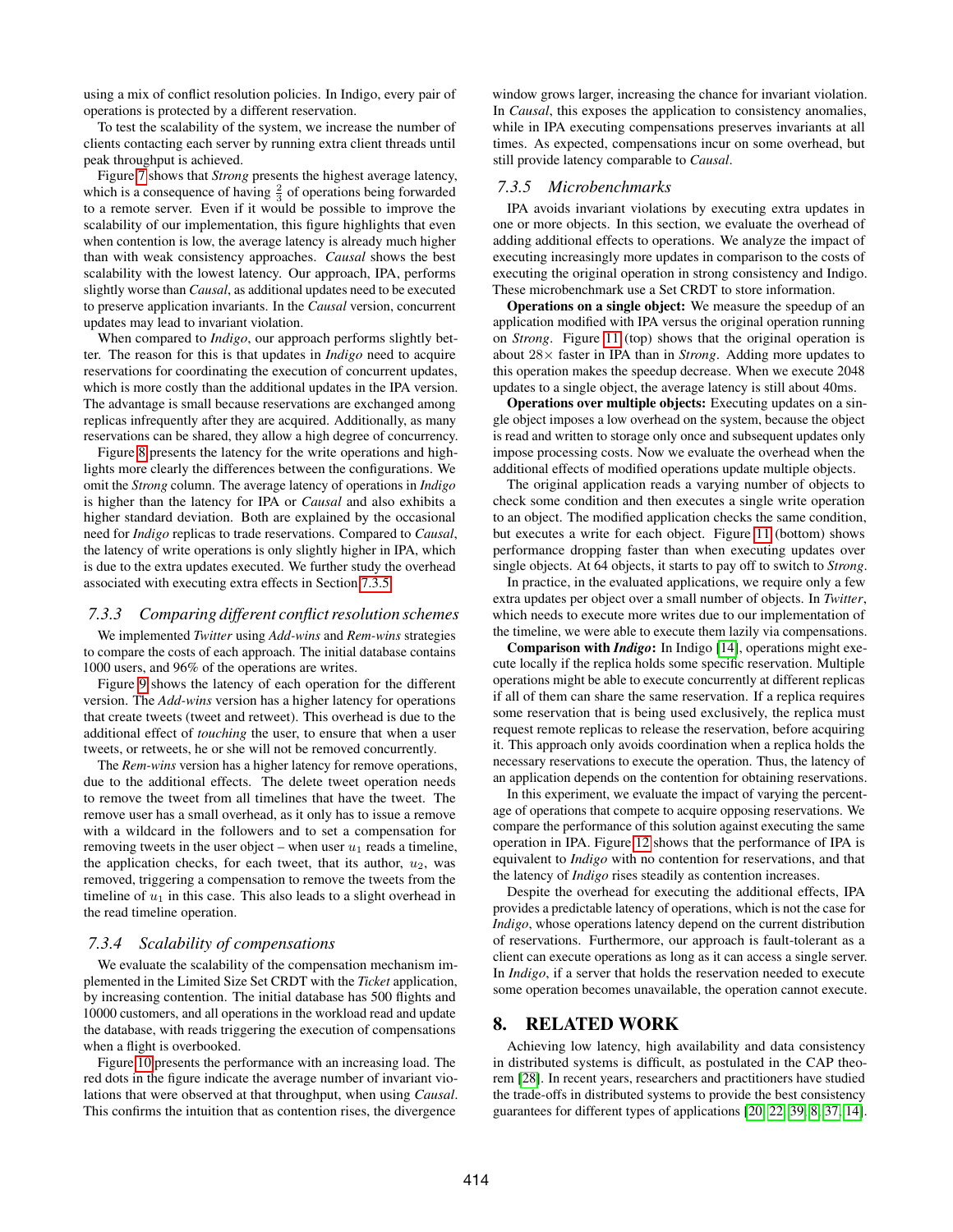<span id="page-11-1"></span>

Figure 7: Peak throughput for *Tournament*.

<span id="page-11-2"></span>

Figure 10: Peak throughput for *Ticket* benchmark. Red dots indicate number of invariant violations observed during runtime.



Figure 8: Latency of individual operations in *Tournament*.







Figure 9: Latency of individual operations in *Twitter*.



Figure 12: Latency of operations with varying percentage of reservation types in comparison to no reservations.

Systems that ensure strong consistency [\[20,](#page-12-1) [58,](#page-14-1) [23,](#page-12-26) [33\]](#page-13-21) require coordination across replicas, which is expensive in geo-replicated scenarios. In Megastore [\[13\]](#page-12-27), data is partitioned at a fine granularity to achieve low latency, while MDCC [\[33\]](#page-13-21) exploits commutativity and protocol optimizations to improve performance. Spanner [\[20\]](#page-12-1) and Farm [\[23\]](#page-12-26) harness custom hardware to improve performance.

Systems that use weak consistency are widely deployed in the real-world [\[47,](#page-13-22) [34\]](#page-13-11), but can be difficult to use [\[10\]](#page-12-5). Many systems provide causal consistency coupled with object convergence and transactions [\[39,](#page-13-2) [57,](#page-14-0) [40,](#page-13-3) [8\]](#page-12-3), which all can be implemented efficiently without hindering the availability of the system.

Convergent data types [\[45\]](#page-13-1) provide automatic replica convergence, which lessens the programming effort in these systems. However, data type convergence alone cannot prevent invariant violations involving multiple objects. To mitigate the problem, RedBlue [\[37\]](#page-13-6) and Walter [\[49\]](#page-13-0) provide support for executing operations under weak or strong consistency to allow fast operations when invariants are not at risk, and consistent operations otherwise. Sieve [\[36\]](#page-13-7) and Blazes [\[7\]](#page-12-19) address the problem of automating the use of the most appropriate consistency alternative, while Indigo [\[14\]](#page-12-6), Olisipo [\[38\]](#page-13-23), Lucy [\[54\]](#page-13-24), and the Homeostasis protocol [\[44\]](#page-13-8) try to minimize the use of the strong consistency path. Despite improving the latency of operations in the general case, systems that depend on coordination to execute some operations may still become unavailable and exhibit high latency. IPA completely avoids the drawbacks of coordination, while being able to preserve a wide range of invariants.

Helland and Campbell have suggested that applications should handle invariant violations as part of the application logic, as an alternative to executing operations under strong consistency to prevent violations [\[31\]](#page-13-25). The idea of compensations [\[27\]](#page-12-12) is to execute operations optimistically and explicitly rollback the effects when conflicts are detected. A few systems have explored this model. In PLANET [\[42\]](#page-13-16), transactions execute speculatively, allowing the system to provide the control back to the client before the transaction commit confirmation arrives. In Bayou [\[50\]](#page-13-9), transactions commit locally and remain in a tentative state, until all replicas agree on the ordering of operations. Existing systems that use compensations still use some form of coordination to commit transactions. Our approach departs from this model by modifying the operations to ensure they can always commit locally, while preserving invariants. We show that our approach does not modify the semantics of operations when no conflicting concurrent operations execute.

Recent papers focused on proving correctness of distributed systems [\[30,](#page-13-26) [55\]](#page-13-27). These proposals complement ours, as they focus on attesting if implementations conform to some specification, whereas we aim to provide a methodology for implementing correct applications on top of the assumptions of our chosen consistency model.

# <span id="page-11-0"></span>9. CONCLUSION

In this paper, we proposed a novel approach for supporting correct and highly available applications on top of weak consistency. By extending operations with additional effects, we can ensure invariant preservation at all times with sensible semantics. Our IPA analysis and tool assist the programmer via static analysis to identify which operations might lead to an invariant violation, when executed concurrently, and by suggesting modifications to the operations.

Our experimental evaluation shows that the static analysis can handle large applications in reasonable time for an offline process, and that the modified applications have similar performance to their unmodified counterparts that do not preserve invariants.

### Acknowledgments

We thank the anonymous reviewers for their comments that helped improving the paper. This work was partially supported by EU H2020 LightKone project (732505), and FCT/MCTES grants SFRH/ BD/87540/2012, UID/CEC/04516/2013, UID/CEC/50021/2013, Lisboa-01-0145-FEDER-032662 /PTDC/CCI-INF/32662/2017, and PTDC/CCI-INF/32081/2017. Computing resources were provided by an Amazon Web Services (AWS) in Education Research Grant.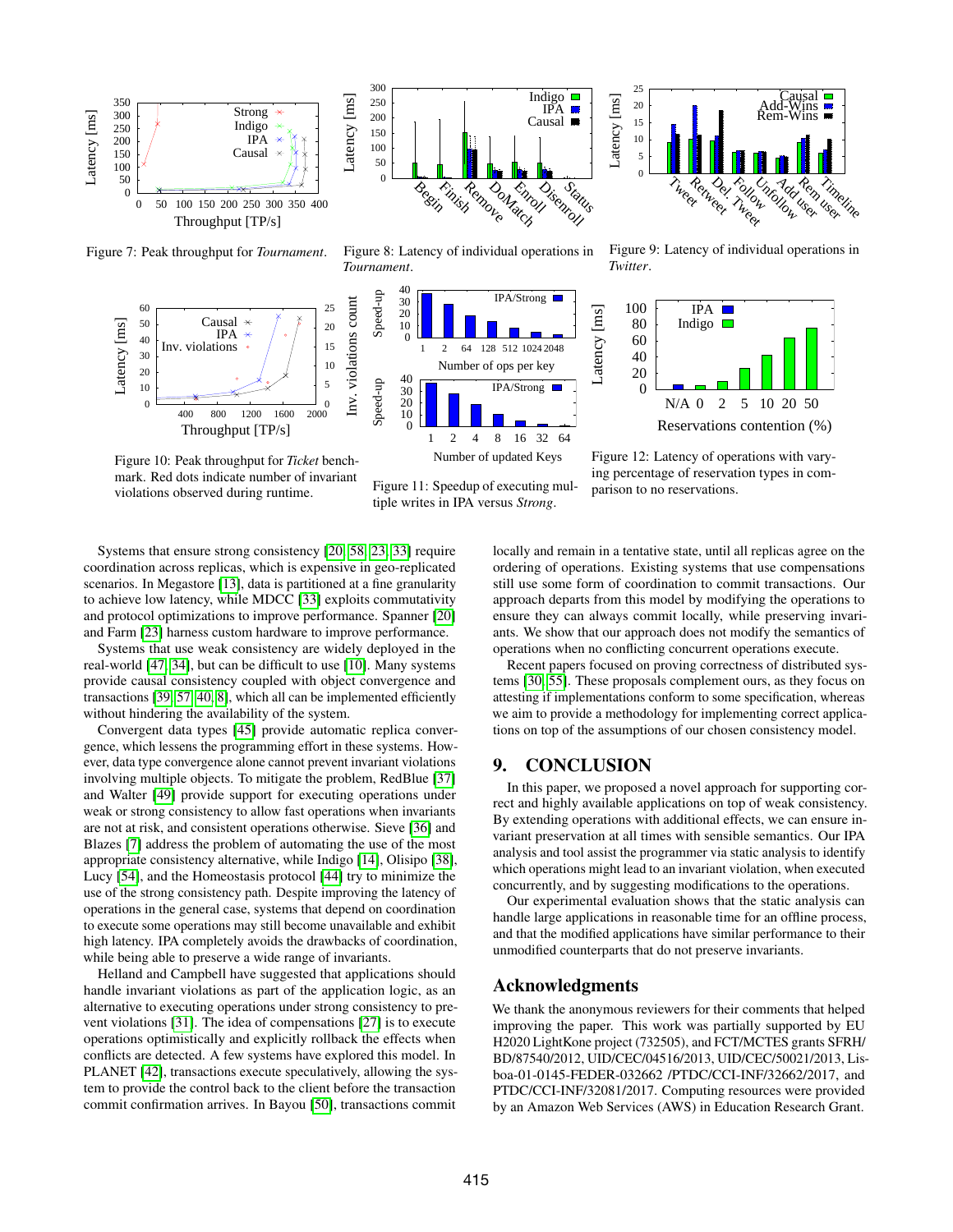# 10. REFERENCES

- <span id="page-12-23"></span>[1] Fusion Ticket. <http://www.fusionticket.org/>. Accessed May-2018.
- <span id="page-12-24"></span>[2] Indigo source code. <https://github.com/SyncFree/Indigo>. Accessed May-2018.
- <span id="page-12-21"></span>[3] SwiftCloud source code. <https://github.com/SyncFree/SwiftCloud>. Accessed May-2018.
- <span id="page-12-9"></span>[4] Akka. Distributed Data. [https://doc.akka.io/docs/](https://doc.akka.io/docs/akka/current/distributed-data.html) [akka/current/distributed-data.html](https://doc.akka.io/docs/akka/current/distributed-data.html). Accessed May-2018.
- <span id="page-12-14"></span>[5] D. D. Akkoorath, A. Z. Tomsic, M. Bravo, Z. Li, T. Crain, A. Bieniusa, N. Preguiça, and M. Shapiro. Cure: Strong semantics meets high availability and low latency. In *Proceedings of the 36th IEEE International Conference on Distributed Computing Systems (ICDCS 2016)*, pages 405–414, Nara, Japan, June 2016.
- <span id="page-12-11"></span>[6] S. Almeida, J. Leitão, and L. Rodrigues. ChainReaction: A Causal+ Consistent Datastore Based on Chain Replication. In *Proceedings 8th ACM European Conference on Computer Systems*, EuroSys '13, pages 85–98, Prague, Czech Republic, 2013. ACM.
- <span id="page-12-19"></span>[7] P. Alvaro, N. Conway, J. M. Hellerstein, and D. Maier. Blazes: Coordination analysis for distributed programs. In *Proceedings of the IEEE 30th International Conference on Data Engineering March 31 - April 4, 2014*, pages 52–63, Chicago, Illinois, USA, Apr. 2014.
- <span id="page-12-3"></span>[8] P. Bailis, A. Davidson, A. Fekete, A. Ghodsi, J. M. Hellerstein, and I. Stoica. Highly available transactions: Virtues and limitations. *PVLDB*, 7(3):181–192, 2013.
- <span id="page-12-13"></span>[9] P. Bailis, A. Fekete, M. J. Franklin, A. Ghodsi, J. M. Hellerstein, and I. Stoica. Coordination avoidance in database systems. *PVLDB*, 8(3):185–196, 2014.
- <span id="page-12-5"></span>[10] P. Bailis, A. Fekete, M. J. Franklin, A. Ghodsi, J. M. Hellerstein, and I. Stoica. Feral Concurrency Control: An Empirical Investigation of Modern Application Integrity. In *Proceedings of the 2015 ACM SIGMOD International Conference on Management of Data*, SIGMOD '15, pages 1327–1342, Melbourne, Victoria, Australia, 2015. ACM.
- <span id="page-12-4"></span>[11] P. Bailis, A. Fekete, J. M. Hellerstein, A. Ghodsi, and I. Stoica. Scalable Atomic Visibility with RAMP Transactions. In *Proceedings 2014 ACM SIGMOD Conference Conference on Management of Data*, SIGMOD '14, pages 27–38, New York, NY, USA, 2014. ACM.
- <span id="page-12-2"></span>[12] P. Bailis, A. Ghodsi, J. M. Hellerstein, and I. Stoica. Bolt-on Causal Consistency. In *Proceedings of the 2013 ACM SIGMOD International Conference on Management of Data*, SIGMOD '13, pages 761–772, New York, New York, USA, 2013. ACM.
- <span id="page-12-27"></span>[13] J. Baker, C. Bond, J. C. Corbett, J. Furman, A. Khorlin, J. Larson, J.-M. Leon, Y. Li, A. Lloyd, and V. Yushprakh. Megastore: Providing Scalable, Highly Available Storage for Interactive Services. In *Proceedings of the Conference on Innovative Data system Research (CIDR)*, pages 223–234, 2011.
- <span id="page-12-6"></span>[14] V. Balegas, S. Duarte, C. Ferreira, R. Rodrigues, N. Preguiça, M. Najafzadeh, and M. Shapiro. Putting Consistency Back into Eventual Consistency. In *Proceedings of the Tenth European Conference on Computer Systems*, EuroSys '15, pages 6:1–6:16, Bordeaux, France, 2015. ACM.
- <span id="page-12-15"></span>[15] V. Balegas, N. Preguiça, S. Duarte, C. Ferreira, and

R. Rodrigues. IPA: Invariant-preserving Applications for Weakly-consistent Replicated Databases. *CoRR*, abs/1802.08474, 2018.

- <span id="page-12-22"></span>[16] V. Balegas, D. Serra, S. Duarte, C. Ferreira, M. Shapiro, R. Rodrigues, and N. Preguiça. Extending Eventually Consistent Cloud Databases for Enforcing Numeric Invariants. In *Proceedings of the 34th IEEE Symposium on Reliable Distributed Systems (SRDS)*, pages 31–36, Montreal, Canada, Sept 2015.
- <span id="page-12-10"></span>[17] Basho. Riak. <http://basho.com/>, 2017. Accessed May-2018.
- <span id="page-12-8"></span>[18] C. Biyikoglu. Under the Hood: Redis CRDTs. <https://goo.gl/tGqU7h>. Accessed May-2018.
- <span id="page-12-7"></span>[19] N. Conway, W. R. Marczak, P. Alvaro, J. M. Hellerstein, and D. Maier. Logic and Lattices for Distributed Programming. In *Proceedings of the 3rd ACM Symposium on Cloud Computing*, SoCC '12, pages 1:1–1:14, San Jose, California, 2012. ACM.
- <span id="page-12-1"></span>[20] J. C. Corbett, J. Dean, M. Epstein, A. Fikes, C. Frost, J. J. Furman, S. Ghemawat, A. Gubarev, C. Heiser, P. Hochschild, W. Hsieh, S. Kanthak, E. Kogan, H. Li, A. Lloyd, S. Melnik, D. Mwaura, D. Nagle, S. Quinlan, R. Rao, L. Rolig, Y. Saito, M. Szymaniak, C. Taylor, R. Wang, and D. Woodford. Spanner: Google's Globally-distributed Database. In *Proceedings 10th USENIX Conference on Operating Systems Design and Implementation*, OSDI'12, pages 251–264, Hollywood, USA, 2012. USENIX Association.
- <span id="page-12-20"></span>[21] L. De Moura and N. Bjørner. Z3: An Efficient SMT Solver. In *Proceedings of the 14th International Conference on Tools and Algorithms for the Construction and Analysis of Systems*, TACAS'08/ETAPS'08, pages 337–340. Springer-Verlag, Budapest, Hungary, 2008.
- <span id="page-12-0"></span>[22] G. DeCandia, D. Hastorun, M. Jampani, G. Kakulapati, A. Lakshman, A. Pilchin, S. Sivasubramanian, P. Vosshall, and W. Vogels. Dynamo: Amazon's Highly Available Key-value Store. In *Proceedings of the 21st ACM SIGOPS Symposium on Operating Systems Principles*, SOSP '07, pages 205–220, Stevenson, Washington, USA, 2007. ACM.
- <span id="page-12-26"></span>[23] A. Dragojević, D. Narayanan, E. B. Nightingale, M. Renzelmann, A. Shamis, A. Badam, and M. Castro. No Compromises: Distributed Transactions with Consistency, Availability, and Performance. In *Proceedings of the 25th Symposium on Operating Systems Principles*, SOSP '15, pages 54–70, Monterey, California, 2015. ACM.
- <span id="page-12-17"></span>[24] M. D. Ernst, J. H. Perkins, P. J. Guo, S. McCamant, C. Pacheco, M. S. Tschantz, and C. Xiao. The Daikon System for Dynamic Detection of Likely Invariants. *Science of Computer Programming*, 69(1-3):35–45, Dec. 2007.
- <span id="page-12-18"></span>[25] C. Flanagan and K. R. M. Leino. Houdini, an Annotation Assistant for ESC/Java. In *Proceedings of the International Symposium of Formal Methods Europe on Formal Methods for Increasing Software Productivity*, FME '01, pages 500–517, Berlin, Germany, 2001. Springer-Verlag.
- <span id="page-12-16"></span>[26] C. Flanagan, K. R. M. Leino, M. Lillibridge, G. Nelson, J. B. Saxe, and R. Stata. Extended Static Checking for Java. In *Proceedings of the ACM SIGPLAN 2002 Conference on Programming Language Design and Implementation*, PLDI '02, pages 234–245, Berlin, Germany, 2002. ACM.
- <span id="page-12-12"></span>[27] H. Garcia-Molina and K. Salem. Sagas. In *Proceedings of the 1987 ACM SIGMOD International Conference on Management of Data*, SIGMOD '87, pages 249–259, San Francisco, USA, 1987. ACM.
- <span id="page-12-25"></span>[28] S. Gilbert and N. Lynch. Brewer's Conjecture and the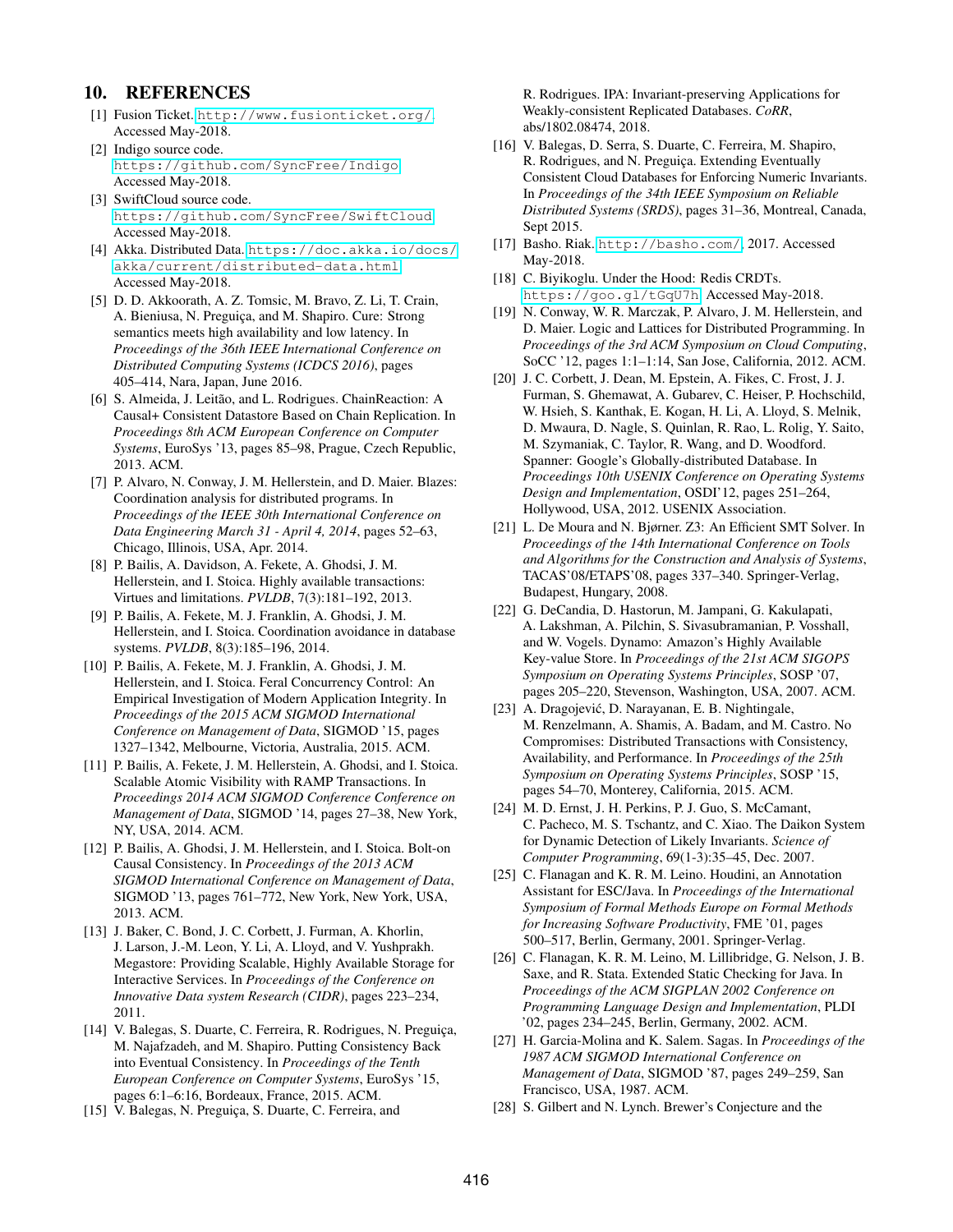Feasibility of Consistent, Available, Partition-tolerant Web Services. *SIGACT News*, 33(2):51–59, June 2002.

- <span id="page-13-14"></span>[29] A. Gotsman, H. Yang, C. Ferreira, M. Najafzadeh, and M. Shapiro. 'Cause I'm Strong Enough: Reasoning About Consistency Choices in Distributed Systems. In *Proceedings of the 43rd Annual ACM SIGPLAN-SIGACT Symposium on Principles of Programming Languages*, POPL '16, pages 371–384, St. Petersburg, USA, 2016. ACM.
- <span id="page-13-26"></span>[30] C. Hawblitzel, J. Howell, M. Kapritsos, J. R. Lorch, B. Parno, M. L. Roberts, S. Setty, and B. Zill. IronFleet: Proving Practical Distributed Systems Correct. In *Proceedings of the 25th Symposium on Operating Systems Principles*, SOSP '15, pages 1–17, Monterey, USA, 2015. ACM.
- <span id="page-13-25"></span>[31] P. Helland and D. Campbell. Building on quicksand. In *Online Proceedings of CIDR 2009 Fourth Biennial Conference on Innovative Data Systems Research*, Asilomar, USA, Jan. 2009.
- <span id="page-13-4"></span>[32] B. Holt, J. Bornholt, I. Zhang, D. Ports, M. Oskin, and L. Ceze. Disciplined Inconsistency with Consistency Types. In *Proceedings of the 7th ACM Symposium on Cloud Computing*, SoCC '16, pages 279–293, Santa Clara, USA, 2016. ACM.
- <span id="page-13-21"></span>[33] T. Kraska, G. Pang, M. J. Franklin, S. Madden, and A. Fekete. MDCC: Multi-data Center Consistency. In *Proceedings 8th ACM European Conference on Computer Systems*, EuroSys '13, pages 113–126, Prague, Czech Republic, 2013. ACM.
- <span id="page-13-11"></span>[34] A. Lakshman and P. Malik. Cassandra: A Decentralized Structured Storage System. *SIGOPS Oper. Syst. Rev.*, 44(2):35–40, Apr. 2010.
- <span id="page-13-13"></span>[35] L. Lamport. Time, Clocks, and the Ordering of Events in a Distributed System. *Communications of the ACM*, 21(7):558–565, July 1978.
- <span id="page-13-7"></span>[36] C. Li, J. Leitão, A. Clement, N. Preguiça, R. Rodrigues, and V. Vafeiadis. Automating the Choice of Consistency Levels in Replicated Systems. In *Proceedings of the 2014 USENIX Annual Technical Conference (USENIX ATC 14)*, pages 281–292, Philadelphia, PA, June 2014. USENIX Association.
- <span id="page-13-6"></span>[37] C. Li, D. Porto, A. Clement, J. Gehrke, N. Preguiça, and R. Rodrigues. Making Geo-replicated Systems Fast As Possible, Consistent when Necessary. In *Proceedings 10th USENIX Conference on Operating Systems Design and Implementation*, OSDI'12, pages 265–278, Hollywood, USA, 2012. USENIX Association.
- <span id="page-13-23"></span>[38] C. Li, N. Preguiça, and R. Rodrigues. Fine-grained consistency for geo-replicated systems. In *Proceedings of the 2018 USENIX Annual Technical Conference (USENIX ATC 18)*, pages 359–372, Boston, MA, 2018. USENIX Association.
- <span id="page-13-2"></span>[39] W. Lloyd, M. J. Freedman, M. Kaminsky, and D. G. Andersen. Don't Settle for Eventual: Scalable Causal Consistency for Wide-area Storage with COPS. In *Proceedings of the 23rd ACM Symposium on Operating Systems Principles*, SOSP '11, pages 401–416, Cascais, Portugal, 2011. ACM.
- <span id="page-13-3"></span>[40] W. Lloyd, M. J. Freedman, M. Kaminsky, and D. G. Andersen. Stronger Semantics for Low-latency Geo-replicated Storage. In *Proceedings 10th USENIX Conference on Networked Systems Design and Implementation*, NSDI'13, pages 313–328, Lombard, USA, 2013. USENIX Association.
- <span id="page-13-19"></span>[41] P. E. O'Neil. The Escrow Transactional Method. *ACM Trans. Database Syst.*, 11(4):405–430, Dec. 1986.
- <span id="page-13-16"></span>[42] G. Pang, T. Kraska, M. J. Franklin, and A. Fekete. PLANET: Making Progress with Commit Processing in Unpredictable Environments. In *Proceedings of the 2014 ACM SIGMOD International Conference on Management of Data*, SIGMOD

'14, pages 3–14, Snowbird, Utah, USA, 2014. ACM.

- <span id="page-13-17"></span>[43] D. L. Parnas. Precise Documentation: The Key to Better Software. In S. Nanz, editor, *The Future of Software Engineering*, pages 125–148. Springer, 2010.
- <span id="page-13-8"></span>[44] S. Roy, L. Kot, G. Bender, B. Ding, H. Hojjat, C. Koch, N. Foster, and J. Gehrke. The Homeostasis Protocol: Avoiding Transaction Coordination Through Program Analysis. In *Proceedings of the 2015 ACM SIGMOD International Conference on Management of Data*, SIGMOD '15, pages 1311–1326, Melbourne, Victoria, Australia, 2015. ACM.
- <span id="page-13-1"></span>[45] M. Shapiro, N. Preguica, C. Baquero, and M. Zawirski. A comprehensive Study of Convergent and Commutative Replicated Data Types. Research Report RR-7506, INRIA, Jan. 2011.
- <span id="page-13-12"></span>[46] M. Shapiro, N. Preguiça, C. Baquero, and M. Zawirski. Conflict-free Replicated Data Types. In *Proceedings of the 13th Conference Conference on Stabilization, Safety, and Security of Distributed Systems*, SSS'11, pages 386–400, Grenoble, France, 2011. Springer-Verlag.
- <span id="page-13-22"></span>[47] S. Sivasubramanian. Amazon DynamoDB: A Seamlessly Scalable Non-relational Database Service. In *Proceedings of the 2012 ACM SIGMOD International Conference on Management of Data*, SIGMOD '12, pages 729–730, Scottsdale, Arizona, USA, 2012. ACM.
- <span id="page-13-15"></span>[48] V. B. Sousa. *Invariant Preservation in Geo-replicated Data*  $Stores$ . PhD thesis, Faculdade de Ciências e Tecnologia, Universidade NOVA de Lisboa, 12 2017.
- <span id="page-13-0"></span>[49] Y. Sovran, R. Power, M. K. Aguilera, and J. Li. Transactional Storage for Geo-replicated Systems. In *Proceedings of the 23rd ACM Symposium on Operating Systems Principles*, SOSP '11, pages 385–400, Cascais, Portugal, 2011. ACM.
- <span id="page-13-9"></span>[50] D. B. Terry, M. M. Theimer, K. Petersen, A. J. Demers, M. J. Spreitzer, and C. H. Hauser. Managing Update Conflicts in Bayou, a Weakly Connected Replicated Storage System. In *Proceedings of the 15th ACM Symposium on Operating Systems Principles*, SOSP '95, pages 172–182, Copper Mountain, Colorado, USA, 1995. ACM.
- <span id="page-13-18"></span>[51] S. Tu, W. Zheng, E. Kohler, B. Liskov, and S. Madden. Speedy Transactions in Multicore In-memory Databases. In *Proceedings of the 24th ACM Symposium on Operating Systems Principles*, SOSP '13, pages 18–32, Farminton, Pennsylvania, USA, 2013. ACM.
- <span id="page-13-10"></span>[52] W. Vogels. Eventually consistent. *Communications of the ACM*, 52(1):40–44, Jan. 2009.
- <span id="page-13-5"></span>[53] T. Warszawski and P. Bailis. ACIDRain: Concurrency-Related Attacks on Database-Backed Web Applications. In *Proceedings of the 2017 ACM International Conference on Management of Data*, SIGMOD '17, pages 5–20, Chicago, Illinois, USA, 2017. ACM.
- <span id="page-13-24"></span>[54] M. Whittaker and J. M. Hellerstein. Interactive checks for coordination avoidance. *PVLDB*, 2(1):14–27, 2018.
- <span id="page-13-27"></span>[55] J. R. Wilcox, D. Woos, P. Panchekha, Z. Tatlock, X. Wang, M. D. Ernst, and T. Anderson. Verdi: A Framework for Implementing and Formally Verifying Distributed Systems. In *Proceedings of the 36th ACM SIGPLAN Conference on Programming Language Design and Implementation*, PLDI '15, pages 357–368, Portland, OR, USA, 2015. ACM.
- <span id="page-13-20"></span>[56] C. Xie, C. Su, M. Kapritsos, Y. Wang, N. Yaghmazadeh, L. Alvisi, and P. Mahajan. Salt: Combining acid and base in a distributed database. In *Proceedings of the 11th USENIX Conference on Operating Systems Design and Implementation*, OSDI'14, pages 495–509, Broomfield, CO,